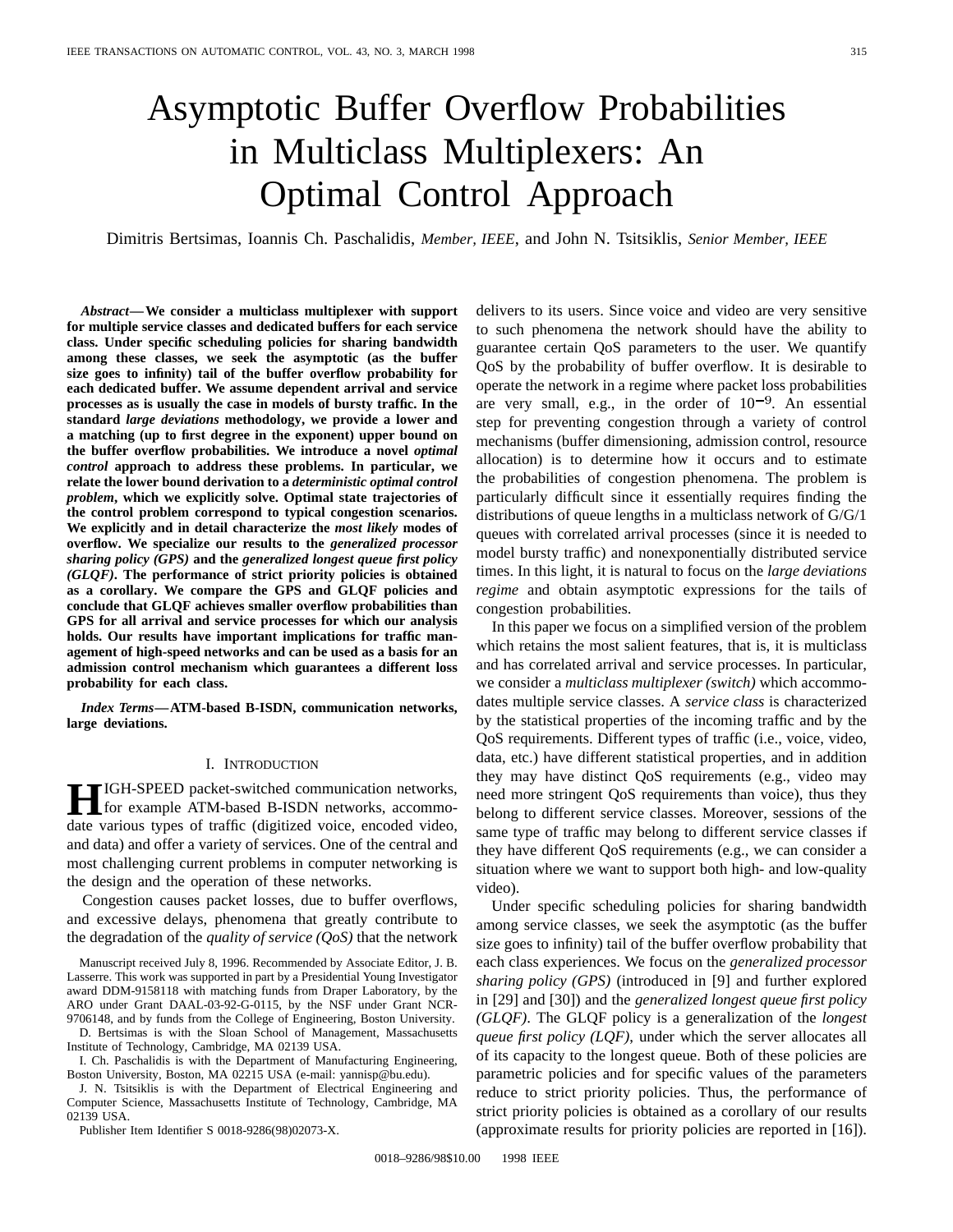In the standard *large deviations* methodology, we provide a lower and a matching (up to first degree in the exponent) upper bound on the buffer overflow probabilities. We prove that overflows occur in one out of two *most likely* ways (modes of overflow), and we explicitly and in detail characterize these modes. We address the case of multiplexing two different traffic streams. (The general case of  $N$  streams is more complicated since there is an exponential explosion of the number of overflow modes.) Our results have important implications in traffic management of high-speed networks. They can be used as a basis for an admission control mechanism which provides statistical QoS guarantees for each service class and allows for different QoS requirements for each class (see [28] where this direction is pursued).

We wish to note at this point that although our principal motivation for studying this problem is computer networking, our results have applications in other queueing situations, e.g., service industry and manufacturing systems.

Large deviations techniques have been applied recently to a variety of problems in communications (see [33] for a survey). The problem of estimating tail probabilities of rare events in a single class queue has received extensive attention in the literature [22], [20], [23], [24], [21], [15], [32]. The extension of these ideas to single-class networks, although much harder, has been treated in various versions and degrees of rigor in [1], [18], [7], [25], and [10].

Closer to the subject of this paper, the asymptotic tails of the overflow probabilities for the GPS policy with deterministic service capacity are obtained in [11] and [34]. Both papers use a large deviation result for the departure process from a G/D/1 queue [10]. Tail overflow probabilities for the GPS policy and deterministic service capacity were also reported in [26] and [7]. The authors in [7] view the problem as a control problem where control variables are the capacity that the server allocates to each buffer, as a function of the current state. This approach has some technical problems with boundaries because it requires Lipschitz continuity of the controls.

In [19] the authors suggest the use of the LQF policy in high-speed networks and use a deterministic model (only the rate of each incoming stream is known) to calculate buffer sizes that guarantee no loss with probability one. Our analysis significantly extends the scope of this work by generalizing the policy (GLQF) and by taking the statistical properties of the incoming traffic into account. This leads to a more efficient utilization of the network resources. Large deviations results for the LQF policy in an M/M/1 setting are also reported in [31].

We consider the following to be some of the main contributions of the work in this paper.

- The derivation of tight asymptotic expressions for the performance of multiclass multiplexers operated under sophisticated (and of interest in practice) scheduling policies for sharing bandwidth among classes.
- The introduction of an *optimal control* approach to address the problem. Our formulation is different from the one in [7]. In particular, the exponent of the overflow probability is the optimal value of the control problem, which we explicitly solve. Optimal state trajectories of

the control problem correspond to the most likely modes of overflow; from the solution of the control problem we obtain a detailed characterization of these modes. This optimal control formulation is general enough to include any scheduling policy; only the dynamics of the system are policy-dependent. Optimal control formulations are also used in [31] for large deviations results for jump Markov processes.

- The extension of some GPS results existing in the literature to the case of a stochastic service capacity. This extension makes it possible to treat more complicated service disciplines. Consider for example the case where we have a deterministic server and three classes with dedicated buffers. We give priority to the first class and use the GPS policy for the remaining two. These two remaining classes face a GPS server with stochastic capacity. Stochastic capacity significantly alters the way overflows occur. To see this, note that in deriving their results [11] and [34] use the departure process from a G/D/1 queue. The large deviations behavior of the departure process is different with deterministic and stochastic service capacity as it is pointed out in [1] and [8].
- The introduction of a new policy, the GLQF, which generalizes the LQF policy. We provide analytic performance analysis results for the GLQF policy and compare it to the GPS policy. We argue that GLQF is preferable, at least in the absence of fairness considerations.

Regarding the structure of this paper, we begin in Section II with a brief review of the large deviations results that we will use. We also state a set of assumptions to which arrival and service processes need to conform. In Section III we formally define the multiclass model that we consider, and in Subsections III-A and III-B we introduce the GPS and the GLQF policy, respectively. Moreover, in Subsection III-C we provide an outline of the methodology that we follow in proving our results. In Section IV we establish lower bounds on the overflow probability under the GLQF (Subsection IV-A) and the GPS policy (Subsection IV-B). The optimal control formulation is introduced in Section V and the results are specialized to the GPS (Subsection V-A) and the GLQF (Subsection V-B) case. In Section VI we describe the most likely modes of overflow, under both policies, obtained from the solution of the corresponding control problems. In Section VII we state the upper bound for the GPS policy (the proof is quite technical and involved and we omit it in the interest of space; we refer the interested reader to [3]). Section VIII contains the proof for the upper bound in the GLQF case. We gather our main performance analysis results in Section IX, where we also treat the special case of strict priority policies. Finally, we compare the two scheduling policies in Section X, and conclusions are in Section XI.

#### II. PRELIMINARIES

In this section we review some basic results on the theory of large deviations [13], [31], [4] that will be used in the sequel.

We first state the Gärtner–Ellis theorem  $[17]$ ,  $[14]$  (see also Bucklew [4] and Dembo and Zeitouni [13]) which establishes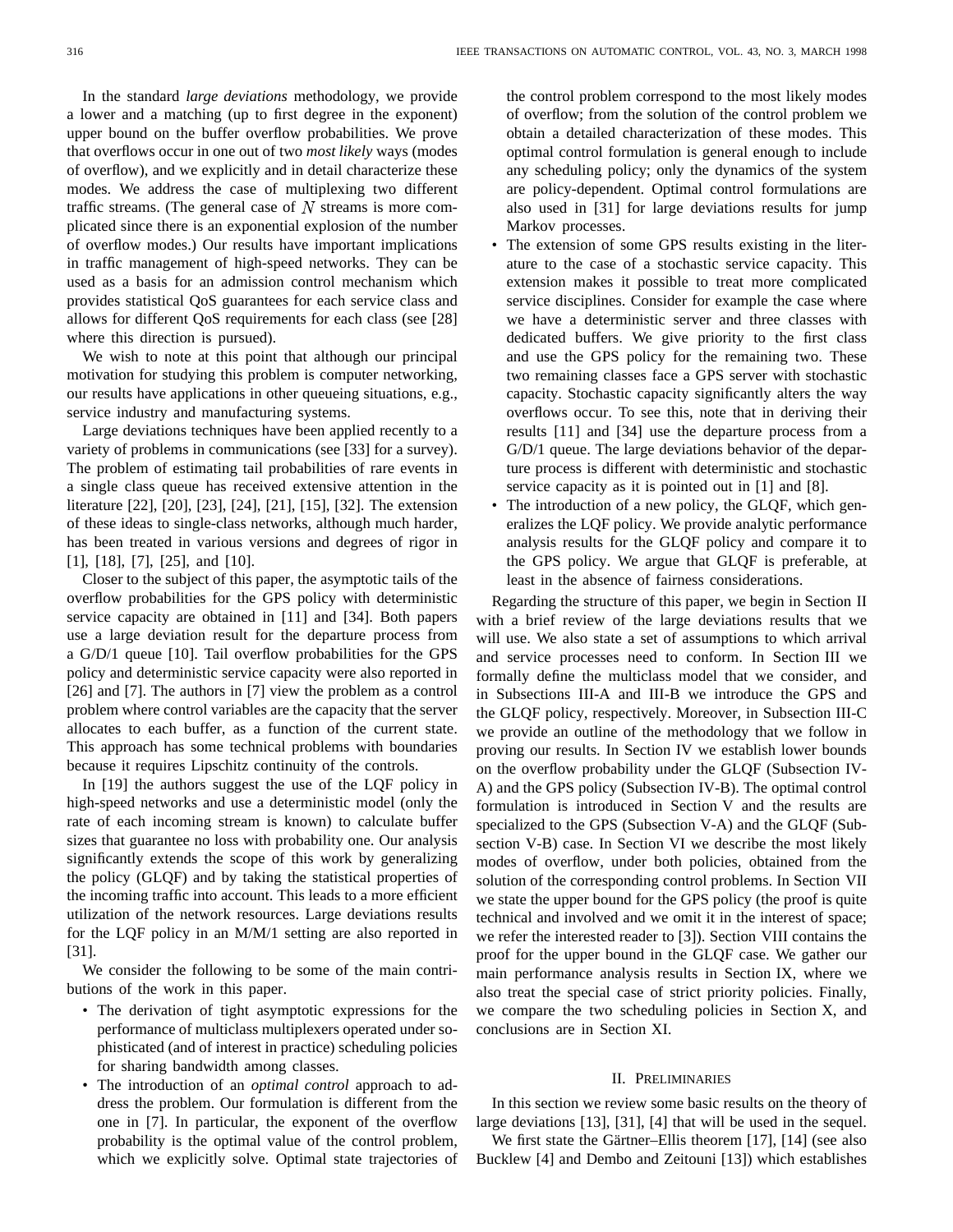a *Large Deviations Principle (LDP)* for dependent random variables in  $R$ . It is a generalization of Cramér's theorem [6] which applies to independent and identically distributed (i.i.d.) random variables.

Consider a sequence  $\{S_1, S_2, \dots\}$  of random variables, with values in  $R$  and define

$$
\Lambda_n(\theta) \triangleq \frac{1}{n} \log \mathbf{E} [e^{\theta S_n}]. \tag{1}
$$

For the applications that we have in mind,  $S_n$  is a partial sum process. Namely,  $S_n = \sum_{i=1}^n X_i$ , where  $X_i$ ,  $i \geq 1$ , are identically distributed, possibly dependent random variables. *Assumption A:*

1) The limit

$$
\Lambda(\theta) \triangleq \lim_{n \to \infty} \Lambda_n(\theta) = \lim_{n \to \infty} \frac{1}{n} \log \mathbf{E}[e^{\theta S_n}] \qquad (2)
$$

exists for all  $\theta$ , where  $\pm \infty$  are allowed both as elements of the sequence  $\Lambda_n(\theta)$  and as limit points.

- 2) The origin is in the interior of the domain  $D_{\Lambda} \triangleq \{ \theta \mid \mathbf{z} \in \mathbb{R} \}$  $\Lambda(\theta) < \infty$  of  $\Lambda(\theta)$ .
- 3)  $\Lambda(\theta)$  is differentiable in the interior of  $D_{\Lambda}$ , and the derivative tends to infinity as  $\theta$  approaches the boundary of  $D_{\Lambda}$ .
- 4)  $\Lambda(\theta)$  is lower semicontinuous, i.e.,  $\liminf_{\theta_n \to \theta} \Lambda(\theta_n) \geq$  $\Lambda(\theta)$ , for all  $\theta$ .

*Theorem 2.1 (Gärtner–Ellis):* Under Assumption A, the following inequalities hold.

*Upper Bound:* For every closed set F

$$
\limsup_{n \to \infty} \frac{1}{n} \log \mathbf{P} \left[ \frac{S_n}{n} \in F \right] \le - \inf_{a \in F} \Lambda^*(a). \tag{3}
$$

*Lower Bound:* For every open set

$$
\liminf_{n \to \infty} \frac{1}{n} \log \mathbf{P} \bigg[ \frac{S_n}{n} \in G \bigg] \ge - \inf_{a \in G} \Lambda^*(a) \tag{4}
$$

where

$$
\Lambda^*(a) \triangleq \sup_{\theta} (\theta a - \Lambda(\theta)).
$$
 (5)

We say that  $\{S_n\}$  satisfies an LDP with *good rate function*  $\Lambda^*(\cdot)$ . The term "good" refers to the fact that the level sets  ${a \mid \Lambda^*(a) \leq k}$  are compact for all  $k < \infty$ , which is a consequence of Assumption A (see [13] for a proof).

It is important to note that  $\Lambda(\cdot)$  and  $\Lambda^*(\cdot)$  are convex duals (Legendre transforms of each other). Namely, along with (5), it holds that

$$
\Lambda(\theta) = \sup_{a} (\theta a - \Lambda^*(a)).
$$
\n(6)

The Gärtner–Ellis theorem intuitively asserts that for large enough *n* and for small  $\epsilon > 0$ 

$$
\mathbf{P}[S_n \in (na - n\epsilon, na + n\epsilon)] \sim e^{-n\Lambda^*(a)}.
$$

A stronger concept than the LDP for the partial sum random *variable*  $S_n \in R$  is the LDP for the partial sum *process* (*sample path LDP*)

$$
S_n(t) = \frac{1}{n} \sum_{i=1}^{\lfloor nt \rfloor} X_i, \qquad t \in [0, 1].
$$

Note that the random variable  $S_n = \sum_{i=1}^n X_i$  corresponds to the terminal value (at  $t = 1$ ) of the process  $S_n(t)$ ,  $t \in [0, 1]$ . In a key paper [12], under certain mild mixing conditions on the stationary sequence  $\{X_i; i \geq 1\}$ , Dembo and Zajic establish an LDP for the process  $S_n(\cdot)$  in  $D[[0,1], (R, ||\cdot||_{\infty})]$  (the space of right continuous functions with left limits equipped with the supremum norm topology). Their result is a starting point for our analysis in this paper. In particular, we will be assuming the following version of the sample path LDP.

*Assumption B:* For all  $m \in N$ , for every  $\epsilon_1, \epsilon_2 > 0$ , and for every scalar  $a_0, \dots, a_{m-1}$ , there exists  $M > 0$  such that for all  $n \geq M$  and all  $k_0, \dots, k_m$  with  $1 = k_0 \leq k_1 \leq \dots \leq k_m = n$ 

$$
\exp\left\{-\left(n\epsilon_2 + \sum_{i=0}^{m-1} (k_{i+1} - k_i)\Lambda^*(a_i)\right)\right\}
$$
  
\n
$$
\leq P[|S_{k_{i+1}} - S_{k_i} - (k_{i+1} - k_i)a_i| \leq \epsilon_1 n,
$$
  
\n
$$
i = 0, \cdots, m-1]
$$
  
\n
$$
\leq \exp\left\{\left(n\epsilon_2 - \sum_{i=0}^{m-1} (k_{i+1} - k_i)\Lambda^*(a_i)\right)\right\}.
$$
 (7)

A detailed discussion of this assumption, and the technical conditions under which it is satisfied, is given in [12]. In the simpler case where dependencies are not present (i.e.,  $S_i = \sum_{i=1}^i X_i$ , where  $X_i$ 's are i.i.d.), Assumption B is a consequence of Mogulskii's theorem (see [13]). Intuitively, Assumption B deals with the probability of sample paths that are constrained to be within a tube around a "polygonal" path made up with linear segments of slopes  $a_0, \dots, a_{m-1}$ . In [12] it is proved that this assumption is satisfied by processes that are commonly used in modeling the input traffic to communication networks, that is, renewal processes, Markov modulated processes, and correlated stationary processes with mild mixing conditions.

We will be also making the following related assumption.

*Assumption C:* For all  $m \in N$  there exists  $M > 0$  and a function  $\Gamma(\cdot)$  with  $0 \leq \Gamma(y) < \infty$ , for all  $y > 0$ , such that for all  $n \geq M$  and all  $k_0, \dots, k_m$  with  $1 = k_0 \leq k_1 \leq \dots \leq k_m$  $k_m = n$ 

$$
\mathbf{E}[e^{\theta \cdot Z}] \le \exp\left\{ \sum_{j=1}^{m} [(k_j - k_{j-1})\Lambda(\theta_j) + \Gamma(\theta_j)] \right\}
$$
 (8)

where  $\theta = (\theta_1, \dots, \theta_m)$  and  $Z = (S_{k_0}, S_{k_2} - S_{k_1}, \dots, S_{k_m} S_{k_{m-1}}$ ).

Chang [5] provides a uniform bounding condition under which Assumption B is true and verifies that the condition is satisfied by renewal, Markov-modulated, and stationary processes with mild mixing conditions. Using his uniform bounding condition it can be verified (see [5] for a proof) that Assumption C is also satisfied. This latter assumption can be viewed as the "convex dual analog" of Assumption B.

On a notational remark, in the rest of the paper we will be denoting by  $S_{i,j}^X \triangleq \sum_{k=i}^j X_k$ ,  $i \leq j$  the partial sums of the random sequence  $\{X_i; i \in Z\}$ . We will be also denoting by  $\Lambda_X(\cdot)$  and  $\Lambda_X^*(\cdot)$  the limiting log-moment generating function and the large deviations rate function [cf. (2) and (5)], respectively, of the process  $X$ .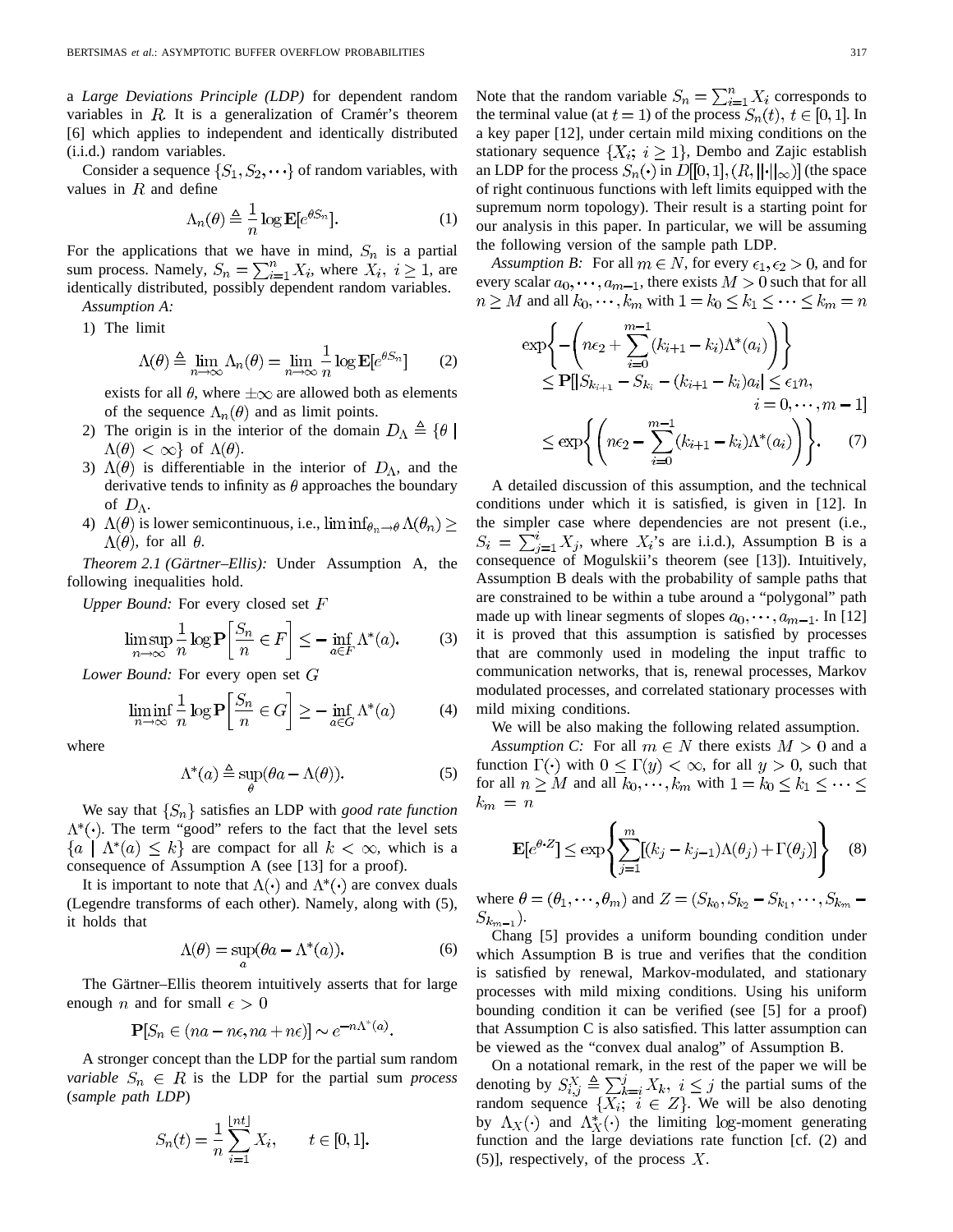

Fig. 1. A multiclass model.

# III. A MULTICLASS MODEL

In this section we introduce a multiclass multiplexer model that we plan to analyze, in the large deviations regime, under two specific scheduling policies for sharing bandwidth among classes: the GPS and the GLQF. The former policy is described in Subsection III-A, and the latter one in Subsection III-B. Subsection III-C provides an outline of the approach we follow.

Consider the system depicted in Fig. 1. We assume a slotted time model (i.e., discrete time) and we let  $A_i^1$  (respectively,  $A_i^2$ ,  $i \in \mathbb{Z}$ , denote the number of class 1 (respectively, 2) customers that enter queue  $Q^1$  (respectively,  $Q^2$ ) at time *i*. Both queues have infinite buffers and share the same server which can process  $B_i$  customers during the time interval  $[i, i + 1]$ . We assume that the processes  $\{A_i^1; i \in Z\}$ ,  ${A_i^2; i \in Z}$ , and  ${B_i; i \in Z}$  are stationary and mutually independent. However, we allow dependencies between the number of customers at different slots in each process. For stability purposes we assume that for all  $i$ 

$$
\mathbf{E}[B_i] > \mathbf{E}[A_i^1] + \mathbf{E}[A_i^2].\tag{9}
$$

We denote by  $L_i^1$  and  $L_i^2$  the queue lengths at time (without counting arrivals at time i) in queues  $Q^1$  and  $Q^2$ , respectively. We assume that the server allocates its capacity between queues  $Q^1$  and  $Q^2$  according to a work-conserving policy (i.e., the server never stays idle when there is work in the system). We also assume that the queue length processes  $\{L_i^j, j = 1, 2, i \in \mathbb{Z}\}\$ are stationary (under a work-conserving policy, the system reaches steady state due to the stability condition (9) by assuming ergodicity for the arrival and service processes).

To simplify the analysis and avoid integrality issues we assume a discrete-time "fluid" model, meaning that we will be treating  $A_i^1$ ,  $A_i^2$ , and  $B_i$  as real numbers (the amount of fluid entering or being served). This will not affect the results in the large deviations regime.

Finally, we assume that the arrival and service processes satisfy an LDP (Assumption A) as well as Assumptions B and C. As we have noted in Section II, these assumptions are satisfied by processes that are commonly used to model bursty traffic in communication networks, e.g., renewal processes, Markov-modulated processes, and more generally stationary processes with mild mixing conditions.

# *A. The GPS Policy*

The *generalized processor sharing* (GPS) policy was proposed in [9] and further explored in [29] and [30]. According to this policy the server allocates a fraction  $\phi_1 \in [0,1]$  of its capacity to queue  $Q^1$  and the remaining fraction  $\phi_2 = 1 - \phi_1$ to queue  $Q^2$ . The policy is defined to be work-conserving, which implies that one of the queues, say queue  $Q^1$ , may get more than a fraction  $\phi_1$  of the server's capacity during times that the other queue,  $Q^2$ , is empty. This policy is also known as *fair queueing* because it guarantees a certain fraction of the available bandwidth to each class and thus avoids situations that occur under first come/first served (FCFS) where a bursty class can take the lion's share of the bandwidth.

More formally, we can define the GPS to be the policy that satisfies (work-conservation)

$$
L_{i+1}^1 + L_{i+1}^2 = [L_i^1 + L_i^2 + A_i^1 + A_i^2 - B_i]^+
$$

and

$$
L_{i+1}^j \le \left[L_i^j + A_i^j - \phi_j B_i\right]^+, \quad j = 1, 2
$$

where  $[x]^+ \triangleq \max\{x, 0\}.$ 

# *B. The GLQF Policy*

Fig. 2 depicts the operation of the GLQF policy in the  $L^1 - L^2$  space. Fix the parameter of the policy  $\beta \ge 0$ . There is a threshold line, of slope  $\beta$ , which divides the positive orthant of the  $L^1 - L^2$  space in two regions. The GLQF policy serves class 2 customers above the threshold line and class 1 below it. The value  $\beta = 1$  corresponds to the longest queue first (LQF) policy. Intuitively, the GLQF policy tries to maintain a desirable ratio  $\beta$  of the queue lengths per class by attending to the class that overshoots this ratio. Since delays are due to long queues, it is also intuitive that the GLQF policy tries to balance (with a  $\beta$  "bias") the delay of the two classes.

More formally, we define the GLQF policy to be the workconserving policy that at each time slot  $i$  serves class 1 customers when

$$
L_i^2 < \beta L_i^1
$$
 and  $L_i^2 + A_i^2 \le \beta (L_i^1 + A_i^1 - B_i)$ .

It serves class 2 customers when

$$
L_i^2 > \beta L_i^1
$$
 and  $L_i^2 + A_i^2 - B_i \ge \beta (L_i^1 + A_i^1)$ .

When

$$
L_i^2 < \beta L_i^1 \quad \text{and} \quad L_i^2 + A_i^2 > \beta \left(L_i^1 + A_i^1 - B_i\right)
$$

or when

$$
L_i^2 > \beta L_i^1 \quad \text{and} \quad L_i^2 + A_i^2 - B_i < \beta \left( L_i^1 + A_i^1 \right)
$$

then the GLQF policy allocates appropriate capacity to both classes of customers such that  $L_{i+1}^2 = \beta L_{i+1}^1$ . Similarly, whenever  $L_i^2 = \beta L_i^1$ , the GLQF policy allocates its capacity to class 1 and 2 customers so that  $L_{i+1}^2 = \beta L_{i+1}^1$ , if possible.

## *C. An Outline of Our Approach*

We are interested in estimating the steady-state overflow probability  $P[L_i^1 > U]$  for large values of U, at an arbitrary time slot  $i$ , under both the GPS and the GLQF policy. Having determined this, the overflow probability of the second queue can be obtained by a symmetrical argument.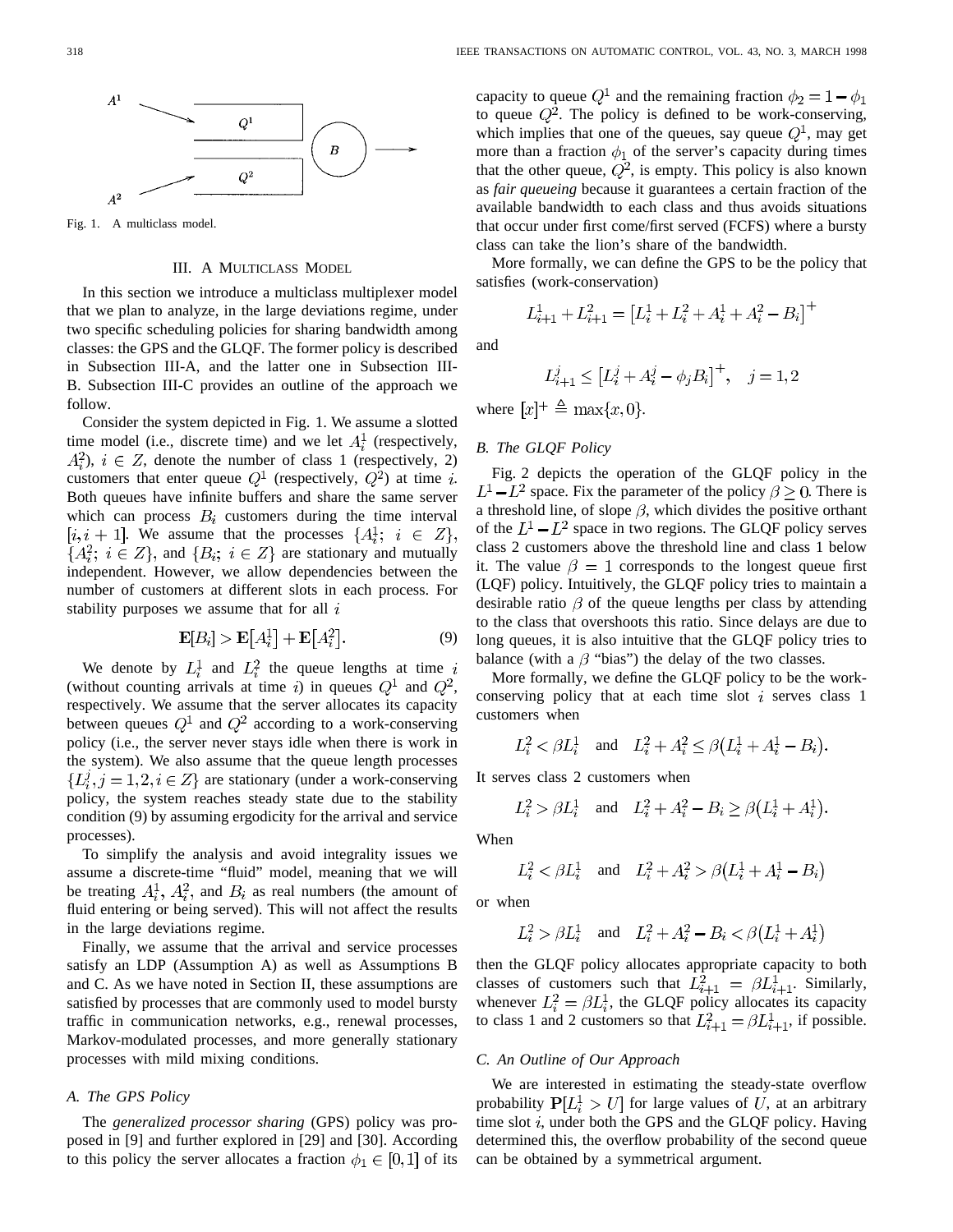

Fig. 2. The operation of the GLQF policy.

We will prove that these overflow probabilities satisfy

$$
\mathbf{P}[L_i^1 > U] \sim e^{-U\theta_{\text{GPS}}^*}
$$
 (10)

and

$$
\mathbf{P}[L_i^1 > U] \sim e^{-U\theta_{\text{GLQF}}^*}
$$
 (11)

asymptotically, as  $U \to \infty$ .

To this end, we will develop a lower bound on each overflow probability, along with a matching upper bound. Fix the scheduling policy and consider all scenarios (paths) that lead to an overflow. We will show that the probability of each such scenario  $\omega$  asymptotically behaves as  $e^{-U\theta(\omega)}$ , for some function  $\theta(\omega)$ . For every  $\omega$ , this probability is a lower bound on  $P[L_i^1 > U]$ . We select the tightest lower bound by performing the minimization  $\theta_{\text{GPS}}^* = \min_{\omega} \theta(\omega)$ , in the GPS case, which amounts to solving a deterministic optimal control problem. Notice that both the function  $\theta(\omega)$  and the overflow paths  $\omega$  depend on the policy, hence this minimization will yield a different optimal value in the GLQF case, which we will denote by  $\theta^*_{\text{GLOF}}$ . Optimal trajectories (paths) of the control problem correspond to *most likely* overflow scenarios. We will show that these must be of one out of two possible types, in both the GPS and the GLQF case. In other words, with high probability, overflow occurs in one out of two possible modes.

To establish the tightness of the lower bounds and show (10) and (11), we will obtain an upper bound on  $P[L_i^1 > U]$ . We will first obtain a sample path upper bound, i.e.,  $L_i^1 \leq L_i^1$ (which implies  $P[L_i^1 > U] \leq P[L_i^1 > U]$ ) and then establish that  $P[L_i^1 > U]$  is at most  $e^{-U\theta_{\text{GPS}}}$  in the GPS case and  $e^{-U\theta^*_{\text{GLQF}}}$  in the GLQF case.

#### IV. A LOWER BOUND

In this section we establish a lower bound on the overflow probability  $P[L_i^1 > U]$  under each one of the two scheduling policies. We first present the lower bound in the GLQF case and then the one in the GPS case. The main idea is that we select the dominant overflow scenarios which are responsible for overflows with high probability. The optimal control formulation in Section V substantiates why the selected scenarios are the dominant ones.

## *A. GLQF Lower Bound*

*Proposition 4.1 (GLQF Lower Bound):* Assuming that the arrival and service processes satisfy Assumptions A and B, and under the GLQF policy, the steady-state queue length  $L<sup>1</sup>$ of queue  $Q^1$  at an arbitrary time slot satisfies

$$
\lim_{U \to \infty} \frac{1}{U} \log \mathbf{P}[L^1 > U] \ge -\theta_{\text{GLQF}}^* \tag{12}
$$

where  $\theta_{\text{GLOF}}^*$  is given by

$$
\theta_{\text{GLQF}}^* = \min \left[ \inf_{a>0} \frac{1}{a} \Lambda_{\text{GLQF}}^{\text{I}*}(a), \inf_{a>0} \frac{1}{a} \Lambda_{\text{GLQF}}^{\text{II}*}(a) \right] \tag{13}
$$

and the functions  $\Lambda_{\text{GLOF}}^{I*}(\cdot)$  and  $\Lambda_{\text{GLOF}}^{II*}(\cdot)$  are defined as follows:

$$
\Lambda_{\text{GLQF}}^{I*}(a) \triangleq \inf_{\substack{x_1 - x_3 = a \\ x_2 \le \beta(x_1 - x_3)}} \left[ \Lambda_{A^1}^*(x_1) + \Lambda_{A^2}^*(x_2) + \Lambda_B^*(x_3) \right]
$$
\n(14)

and

$$
\Lambda_{\text{GLQF}}^{\text{II}*}(a) \triangleq \inf_{\substack{x_1 - \phi x_3 = a \\ x_2 - (1 - \phi)x_3 = \beta a \\ 0 \le \phi < 1}} [\Lambda_{A^1}^*(x_1) + \Lambda_{A^2}^*(x_2) + \Lambda_B^*(x_3)].
$$
\n(15)

*Proof:* Let  $-n \leq 0$  and  $a > 0$ . Fix  $x_1, x_2, x_3 \geq 0$ ,  $0 \leq \phi < 1$ , and  $\epsilon_1, \epsilon_2, \epsilon_3 > 0$  and consider the event

$$
\mathcal{A} \triangleq \{ \left| S_{-n,-i-1}^{A^1} - (n-i)x_1 \right| \le \epsilon_1 n, \left| S_{-n,-i-1}^{A^2} - (n-i)x_2 \right| \\ \le \epsilon_2 n, \left| S_{-n,-i-1}^{B} - (n-i)x_3 \right| \le \epsilon_3 n, \\ i = 0, 1, \dots, n-1 \}.
$$

Notice that  $x_1, x_2$  (respectively,  $x_3$ ) have the interpretation of empirical arrival (respectively, service) rates during the interval  $[-n, -1]$ . We focus on two particular scenarios:

| Scenario 1                      | $x_1 - x_3 = a$      |
|---------------------------------|----------------------|
| $x_2 \leq \beta(x_1 - x_3)$     | (16)                 |
| Scenario 2                      | $x_1 - \phi x_3 = a$ |
| $x_2 - (1 - \phi)x_3 = \beta a$ |                      |

Under Scenario 1, even if the server always serves class 1 customers<sup>1</sup> in  $[-n,0]$  we have that  $L_0^1 \ge na - n\epsilon_1'$ , where  $\epsilon'_1 \to 0$  as  $\epsilon_1, \epsilon_2, \epsilon_3 \to 0$ .

Consider now Scenario 2, and let us for the moment ignore  $\epsilon$ 's (i.e.,  $\epsilon_1 = \epsilon_2 = \epsilon_3 = 0$ ). We will argue that  $L_0^1 \ge na$ . If  $L_{-n}^2 = \beta L_{-n}^1$ , then both queues build up together, with the relation  $L^2 = \beta L^1$  holding in the interval  $[-n, 0]$ . According to the GLQF policy the server arbitrarily allocates its capacity to the two queues, giving fraction  $\phi$  to  $Q^1$  and the remaining  $1 - \phi$  to  $Q^2$ , yielding  $L_0^1 = na + L_{-n}^1 \ge na$ . If  $L_{-n}^2 > \beta L_{-n}^1$ , then the first queue receives less capacity than  $n\phi x_3$  in  $[-n, 0]$ , resulting also in  $L_0^1 \ge na$ . Finally, consider the case . Then at some time  $-t \in [-n,0]$  we have and  $L_{-t}^2 = L_{-n}^2 + (n-t)x_2$ .  $\frac{1}{1-t} = L_{-n}^1 + (n-t)(x_1 - x_3)$  and  $L_{-t}^2 = L_{-n}^2 + (n-t)x_2$ .<br>
<sup>1</sup>Which is the case if we start from an empty system at time  $-n$  and the

arrival and service rates are exactly  $x_1, x_2, x_3$ , respectively. Then the second queue, since it receives zero capacity, builds up with rate  $x_2$ , and its level always stays below  $\beta L^1$ . This is a necessary condition for the first queue to be receiving all the capacity.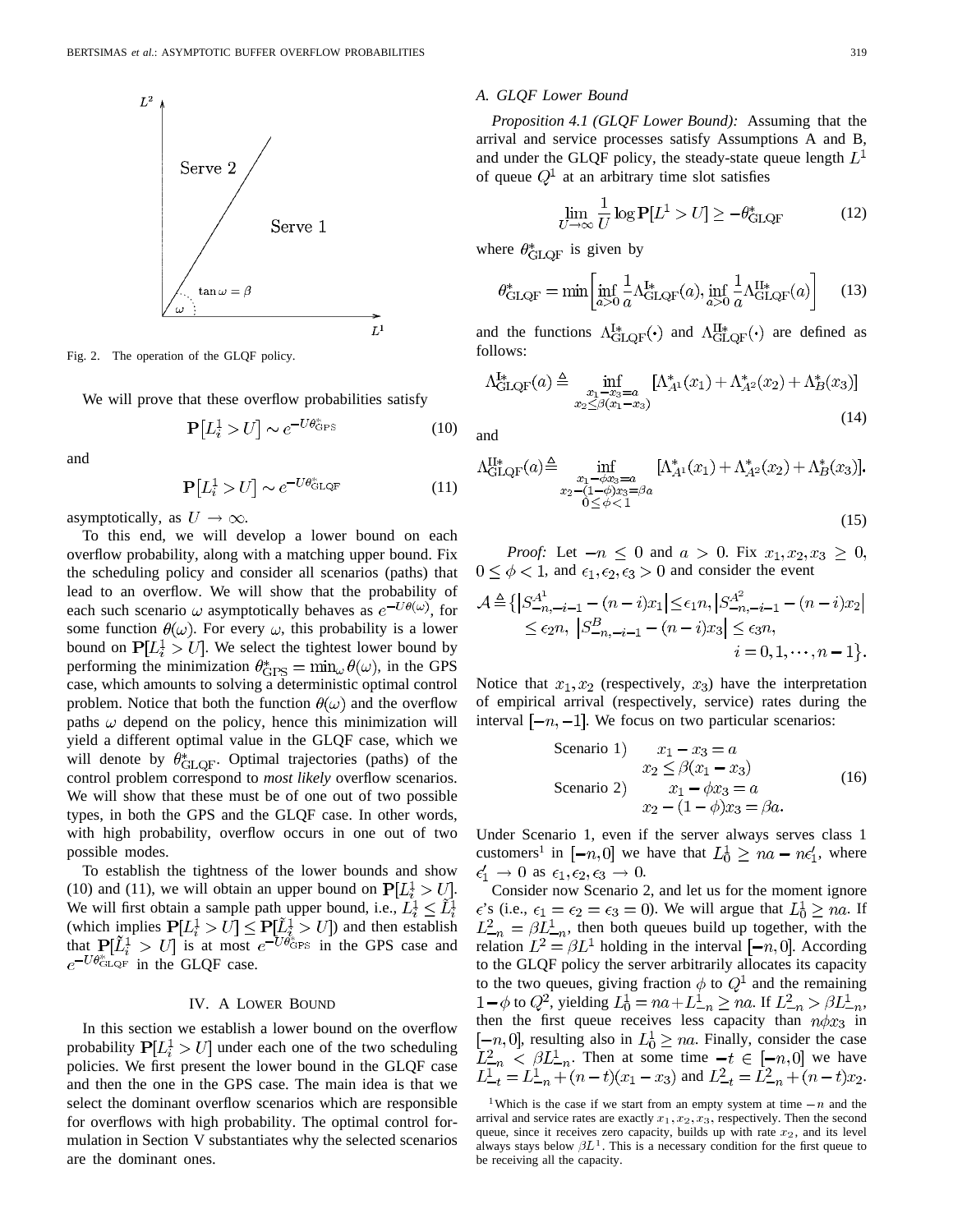Notice that  $x_2 > \beta(x_1 - x_3)$ , since otherwise we have a contradiction, i.e.,

$$
\beta a \le x_2 \le \beta(x_1 - x_3) < \beta a.
$$

Thus, for large enough  $n$ , there exists some  $t$ , say  $t^*$ , such that  $L_{-t^*}^2 = \beta L_{-t^*}^1$ . This relationship, along with  $L_{-t^*}^1 + L_{-t^*}^2 \ge$ implies  $L_{-t^*}^1 \ge (n-t^*)a$ . Now note that from both queues build up together with the relation holding. Observing that  $L_0^1 \geq L_{-t^*}^1 + t^* a$ , we conclude that  $L_0^1 \geq na$ .

When we take the  $\epsilon$ 's into account a similar argument holds. With  $\epsilon_1, \epsilon_2, \epsilon_3 > 0$  and with the same  $\phi$ , there exists  $\epsilon'_2 > 0$ such that the queue lengths are within an  $\epsilon_2$  band of the values in the previous paragraph, resulting in  $L_0^1 \ge na - n\epsilon_2'$ , where as  $\epsilon_1, \epsilon_2, \epsilon_3 \to 0$ .

The probability of Scenario 1 is a lower bound on  $P[L_0^1]$ nal. Calculating the probability of Scenario 1, maximizing over  $x_1, x_2$ , and  $x_3$  to obtain the tightest bound, and using Assumption B we have

$$
P[L_0^1 \ge n(a - \epsilon_1')]
$$
  
\n
$$
\ge \sup_{\substack{x_1 - x_3 = a \\ x_2 \le \beta(x_1 - x_3)}} P[|S_{-n, -i-1}^{A^1} - (n - i)x_1| \le \epsilon_1 n,
$$
  
\n
$$
i = 0, 1, \dots, n - 1]
$$
  
\n
$$
\times P[|S_{-n, -i-1}^{A^2} - (n - i)x_2| \le \epsilon_2 n, i = 0, 1, \dots, n - 1]
$$
  
\n
$$
\times P[|S_{-n, -i-1}^{B^1} - (n - i)x_3| \le \epsilon_3 n, i = 0, 1, \dots, n - 1]
$$
  
\n
$$
\ge \exp\left\{-n \left(\inf_{\substack{x_1 - x_3 = a \\ x_2 \le \beta(x_1 - x_3)}} [\Lambda_{A^1}^*(x_1) + \Lambda_{A^2}^*(x_2) + \Lambda_{B}^*(x_3)] + \epsilon\right)\right\}
$$
  
\n
$$
+ \Lambda_{B}^*(x_3)] + \epsilon\right\}
$$
  
\n
$$
= \exp\{-n(\Lambda_{GLQF}^{I*}(a) + \epsilon)\}
$$
 (17)

where *n* is large enough, and  $\epsilon'_1$ ,  $\epsilon \to 0$  as  $\epsilon_1$ ,  $\epsilon_2$ ,  $\epsilon_3 \to 0$ .

Similarly, calculating the probability of Scenario 2, we have

$$
\mathbf{P}[L_0^1 \ge n(a - \epsilon_2')]
$$
\n
$$
\ge \sup_{\substack{x_1 - \phi x_3 = a \\ 0 \le \phi < 1}} \mathbf{P}[|S_{-n, -i-1}^{A^1} - (n - i)x_1| \le \epsilon_1 n,
$$
\n
$$
x_2 - (1 - \phi)x_3 = \beta a
$$
\n
$$
i = 0, 1, \dots, n - 1]
$$
\n
$$
\times \mathbf{P}[|S_{-n, -i-1}^{A^2} - (n - i)x_2| \le \epsilon_2 n, i = 0, 1, \dots, n - 1]
$$
\n
$$
\times \mathbf{P}[|S_{-n, -i-1}^{B^2} - (n - i)x_3| \le \epsilon_3 n, i = 0, 1, \dots, n - 1]
$$
\n
$$
\ge \exp\left\{-n \left(\inf_{\substack{x_1 - \phi x_3 = a \\ x_2 - (1 - \phi)x_3 = \beta a}} [A_A^*(x_1) + A_A^*(x_2) + A_B^*(x_3)) + \epsilon'\right)\right\}
$$
\n
$$
+ \Lambda_B^*(x_3)| + \epsilon' \right\}
$$
\n
$$
= \exp\{-n(\Lambda_{GLQF}^{H*}(a) + \epsilon')\}
$$
\n(18)

where *n* is large enough, and the  $\epsilon'_2$ ,  $\epsilon' \rightarrow 0$  as  $\epsilon_1$ ,  $\epsilon_2$ ,  $\epsilon_3 \rightarrow 0$ .

Combining (17) and (18) we obtain that for all  $\epsilon, \epsilon' > 0$ there exists N such that for all  $n > N$ 

$$
\frac{1}{n}\log P[L_0^1 \ge n(a-\epsilon)]
$$
  
 
$$
\ge -(\min(\Lambda_{\rm GLQF}^{I*}(a), \Lambda_{\rm GLQF}^{II*}(a)) + \epsilon').
$$
 (19)

As a final step to this proof, letting  $U = n(a - \epsilon)$ , we obtain that for all  $\epsilon, \epsilon' > 0$  there exists  $U_0$  such that for all  $U > U_0$ 

$$
\frac{1}{U} \log \mathbf{P}[L^1 > U]
$$
\n
$$
= \frac{1}{n(a - \epsilon)} \log \mathbf{P}[L_0^1 \ge n(a - \epsilon)]
$$
\n
$$
\ge -\frac{1}{a - \epsilon} (\min(\Lambda_{\text{GLQF}}^{\text{I*}}(a), \Lambda_{\text{GLQF}}^{\text{II*}}(a)) + \epsilon')
$$

which implies

$$
\lim_{U \to \infty} \frac{1}{U} \log \mathbf{P}[L^1 > U] \ge -\frac{1}{a} \min(\Lambda_{\text{GLQF}}^{\mathbf{I}*}(a), \Lambda_{\text{GLQF}}^{\mathbf{II}*}(a)).
$$

Since  $a$ , in the above, is arbitrary we can select it in order to make the bound tighter. Namely

$$
\lim_{U \to \infty} \frac{1}{U} \log \mathbf{P}[L^1 > U] \n\ge -\min \left[ \inf_{a > 0} \frac{1}{a} \Lambda_{\text{GLQF}}^{I*}(a), \inf_{a > 0} \frac{1}{a} \Lambda_{\text{GLQF}}^{II*}(a) \right]. \quad \Box
$$

## *B. GPS Lower Bound*

We next turn our attention to the GPS policy and establish a lower bound on the overflow probability. In the interest of space we provide an outline of the proof. The complete proof can be found in [3].

*Proposition 4.2 (GPS Lower Bound):* Assuming that the arrival and service processes satisfy Assumptions A and B, and under the GPS policy, the steady-state queue length  $L<sup>1</sup>$ of queue  $Q^1$  satisfies

$$
\lim_{U \to \infty} \frac{1}{U} \log \mathbf{P}[L^1 > U] \ge -\theta_{\text{GPS}}^* \tag{20}
$$

where  $\theta_{\text{GPS}}^*$  is given by

$$
\theta_{\rm GPS}^* = \min \left[ \inf_{a>0} \frac{1}{a} \Lambda_{\rm GPS}^{I*}(a), \inf_{a>0} \frac{1}{a} \Lambda_{\rm GPS}^{II*}(a) \right]
$$
(21)

and the functions  $\Lambda_{\text{GPS}}^{I*}(\cdot)$  and  $\Lambda_{\text{GPS}}^{II*}(\cdot)$  are defined as follows:

$$
\Lambda_{\text{GPS}}^{I*}(a) \triangleq \inf_{\substack{x_1 + x_2 - x_3 = a \\ x_2 \le \phi_2 x_3}} [\Lambda_{A^1}^*(x_1) + \Lambda_{A^2}^*(x_2) + \Lambda_B^*(x_3)] \tag{22}
$$

and

$$
\Lambda_{\text{GPS}}^{\text{II}*}(a) \triangleq \inf_{\substack{x_1 - \phi_1 x_3 = a \\ x_2 \ge \phi_2 x_3}} [\Lambda_{A^1}^*(x_1) + \Lambda_{A^2}^*(x_2) + \Lambda_B^*(x_3)]. \tag{23}
$$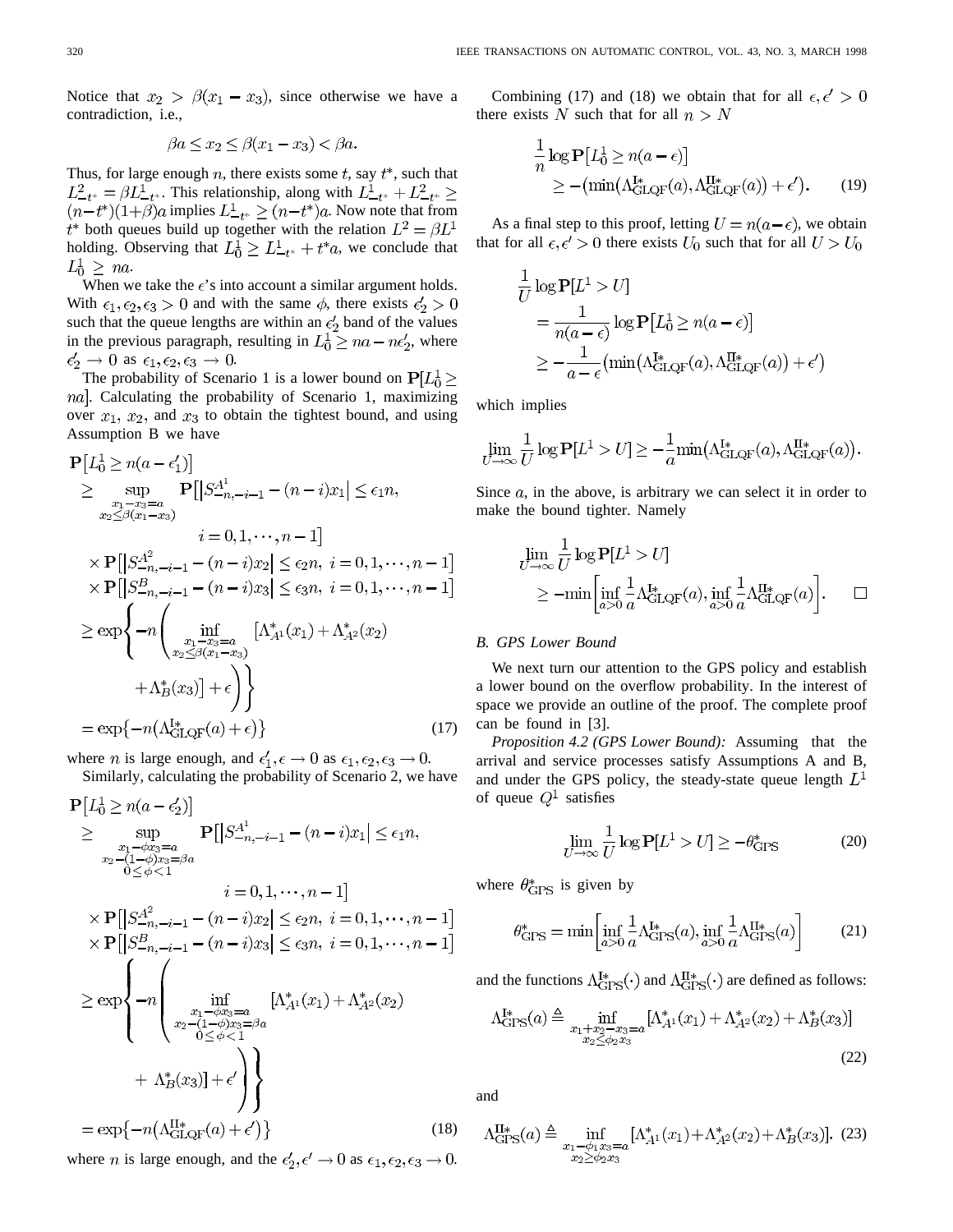*Proof (Outline):* Let  $-n \leq 0$  and  $a > 0$ . Let also  $x_1, x_2, x_3 \geq 0$  be the empirical arrival and service rates during the interval  $[-n, -1]$  (in the sense introduced in the proof of Proposition 4.1)

We focus on two particular scenarios:

| Scenario 1            | $x_1 + x_2 - x_3 = a$  |
|-----------------------|------------------------|
| $x_2 \leq \phi_2 x_3$ |                        |
| Scenario 2            | $x_1 - \phi_1 x_3 = a$ |
| $x_2 \geq \phi_2 x_3$ |                        |

\n
$$
(24)
$$

Under both scenarios it can be established that  $L_0^1 \ge na$ . Calculating their probabilities we obtain a lower bound on  $P[L_0^1]$ *na*. We then optimize over all the parameters involved and use arguments similar to the ones in Proposition 4.1 to arrive  $\Box$ at (20).

## V. THE OPTIMAL CONTROL PROBLEM

In this section we introduce an optimal control problem for each of the two scheduling policies and show that its optimal value provides the exponents  $\theta_{\rm GPS}^*$  and  $\theta_{\rm GLQF}^*$ , respectively, of the overflow probabilities. We will first motivate the control problem formulation and establish some properties that are independent of the scheduling policy. We will subsequently specialize the results to the GLQF and the GPS policy.

To motivate the control problem, we relate it, heuristically, with the problem of obtaining an asymptotically tight estimate of the overflow probability.<sup>2</sup> For every overflow sample path, leading to  $L_0^1 > U$ , there exists some time  $-n \leq 0$  that both queues are empty. Since we are interested in the asymptotics as  $U \rightarrow \infty$ , we scale time and the levels of the processes  $A^1$ ,  $A^2$ , and B by U. We then let  $T = \frac{n}{U}$  and define the following continuous-time functions in  $D[-T,0]$  (these are right-continuous functions with left limits)

$$
L^{j}(t) = \frac{1}{U}L^{j}_{[Ut]}, \qquad j = 1, 2,
$$
  
\n
$$
S^{X}(t) = \frac{1}{U}S^{X}_{-UT,[Ut]}, X \in \{A^{1}, A^{2}, B\}, \quad \text{for } t \in [-T, 0].
$$

Notice that the empirical rate of a process  $X$  is roughly equal to the rate of growth of  $S^{X}(t)$ . More formally, we will say that a process X has empirical rate  $x(t)$  in the interval  $[-T,0]$ if for large U and small  $\epsilon > 0$  it is true

$$
S^{X}(t) - \int_{-T}^{t} x(\tau) d\tau \Big| < \epsilon, \qquad \forall t \in [-T, 0]
$$

where  $x(t)$  are arbitrary nonnegative functions. We let  $x_1(t), x_2(t)$ , and  $x_3(t)$  denote the empirical rates of the processes  $A^1, A^2$ , and B, respectively. The probability of sustaining rates  $x_1(t)$ ,  $x_2(t)$ , and  $x_3(t)$  in the interval  $[-UT,0]$ for large values of  $U$  is given (up to first degree in the exponent) by

$$
\exp\bigg\{-U\int_{-T}^{0}[\Lambda_{A^1}^*(x_1(t)) + \Lambda_{A^2}^*(x_2(t)) + \Lambda_B^*(x_3(t))] dt\bigg\}.
$$

This cost functional is a consequence of Assumption B. With the scaling introduced here as  $U \rightarrow \infty$  the sequence of slopes  $a_0, a_1, \dots, a_{m-1}$  appearing there converges to the empirical rate  $x(\cdot)$ , and the sum of rate functions appearing in the exponent converges to an integral.

We seek a path with maximum probability, *i.e.*, a minimum cost path where the cost functional is given by the integral in the above expression. This optimization is subject to the constraints  $L^{1}(-T) = L^{2}(-T) = 0$  and  $L^{1}(0) = 1$ . The fluid levels in the two queues  $L^{1}(t)$  and  $L^{2}(t)$  are the state variables, and the empirical rates  $x_1(t), x_2(t)$ , and  $x_3(t)$  are the control variables. The dynamics of the system depend on the state and the scheduling policy employed. According to the policy, we will distinguish a number of regions of system dynamics. We do not yet specify the scheduling policy, we assume, however, that we employ a scheduling policy with *linear* dynamics. More specifically, we consider  $M$  convex subsets  $\mathcal{R}_1, \cdots, \mathcal{R}_M$  of the positive orthant such that

$$
\bigcup_{i=1}^{M} \mathcal{R}_i = \{ (L^1, L^2) \mid L^1 \ge 0, L^2 \ge 0 \},
$$
  

$$
\mathcal{R}_i \cap \mathcal{R}_i = \emptyset, \forall i \ne j.
$$

We fix constants  $\gamma_{\mathcal{R}}^1$ ,  $\gamma_{\mathcal{R}}^2$ , for  $j = 1, \dots, M$  and and consider the following system dynamics.

*Region*  $\mathcal{R}_j$ :  $(L^1(t), L^2(t)) \in \mathcal{R}_j$  where

$$
\dot{L}^1 = \gamma_{\mathcal{R}_j,1}^1 x_1(t) + \gamma_{\mathcal{R}_j,2}^1 x_2(t) - \gamma_{\mathcal{R}_j,3}^1 x_3(t)
$$
\n
$$
\dot{L}^2 = \gamma_{\mathcal{R}_j,1}^2 x_1(t) + \gamma_{\mathcal{R}_j,2}^2 x_2(t) - \gamma_{\mathcal{R}_j,3}^2 x_3(t)
$$
\n
$$
\dot{L}^1 + \dot{L}^2 = x_1(t) + x_2(t) - x_3(t).
$$

Dotted variables in the above expressions denote derivatives.3 Let (DYNAMICS) denote the set of state trajectories  $L^{\jmath}(t)$ ,  $j = 1, 2, t \in [-T, 0]$  that obey the dynamics given above.

Motivated by this discussion we now formally define the following optimal control problem (OVERFLOW). The control variables are  $x_i(t)$ ,  $j = 1, 2, 3$ , and the state variables are  $L^{\gamma}(t)$ ,  $j = 1, 2$ , for  $t \in [-T, 0]$ , which obey the dynamics given in the previous paragraph

(OVERFLOW)

minimize 
$$
\int_{-T}^{0} [\Lambda_{A1}^{*}(x_1(t)) + \Lambda_{A2}^{*}(x_2(t)) + \Lambda_{B}^{*}(x_3(t))] dt
$$
  
subject to: 
$$
L^{1}(-T) = L^{2}(-T) = 0
$$

$$
L^{1}(0) = 1
$$

$$
L^{2}(0) : free
$$

$$
T : free
$$

$$
\{L^{j}(t) : t \in [-T, 0], j = 1, 2\} \in (DYNAMICS)
$$
(25)

The first property of (OVERFLOW) that we show is that *optimal control trajectories can be taken to be constant* within each of the state dynamics regions.

 $2$ Such a relation can be rigorously established using the sample path LDP for the arrival and service processes, as it is defined in [12] and [5].

 $3$  Here we use the notion of derivative for simplicity of the exposition. Note that these derivatives may not exist everywhere. Thus, in Region  $\mathcal{R}_i$  for example, the rigorous version of the statement  $L^1 + L^2 = x_1(t) + x_2(t)$  –  $x_3(t)$  is  $L^1(t_2)+L^2(t_2)=L^1(t_1)+L^2(t_1)+\int_{t_1}^{t_2}(x_1(t)+x_2(t)-x_3(t)) dt$ for all intervals  $(t_1, t_2)$  that the system remains in Region  $\mathcal{R}_j$ .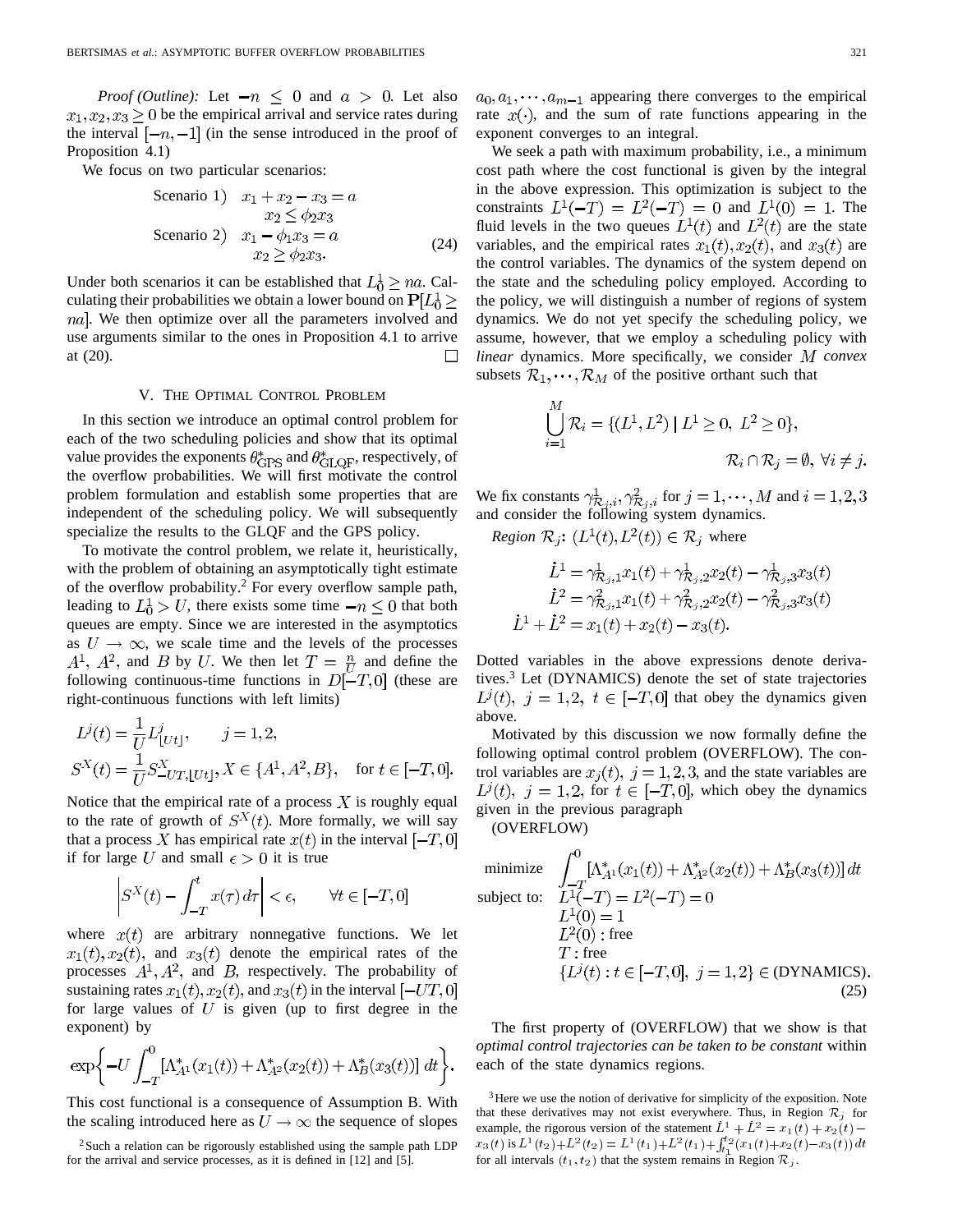*Lemma 5.1:* Fix a time interval  $[-T_1, -T_2]$ . Consider a segment of a control trajectory  $\{x_1(t), x_2(t), x_3(t)\}\; t \in$  $[-T_1, -T_2]$ , achieving cost V, such that the corresponding state trajectory  $\{L^1(t), L^2(t); t \in (-T_1, -T_2)\}$  stays in one of the regions  $\mathcal{R}_j$ . Then there exist scalars  $\bar{x}_1$ ,  $\bar{x}_2$ , and  $\bar{x}_3$  such that the segment of the control trajectory  $\{x_1(t) = \bar{x}_1, x_2(t)\}$  $\bar{x}_2, x_3(t) = \bar{x}_3; t \in [-T_1, -T_2]$  achieves cost at most V, with the same corresponding states at  $t = -T_1$  and  $t = -T_2$ .

*Proof:* We will focus on one region of system dynamics, say  $\mathcal{R}_j$ . Consider a segment of any arbitrary control trajectory  ${x_1(t), x_2(t), x_3(t); t \in [-T_1, -T_2]}$  that satisfies

$$
(L1(-T1), L2(-T1)) = (a1, a2) \in Rj(L1(-T2), L2(-T2)) = (b1, b2) \in Rj
$$
 (26)

and stays in Region  $\mathcal{R}_j$ , i.e.,  $(L^1(t), L^2(t)) \in \mathcal{R}_j$  for all  $t \in (-T_1, -T_2)$ , where

$$
L^{k}(t)
$$
  
=  $a_{k} + \int_{-T_{1}}^{t} [\gamma_{\mathcal{R}_{j},1}^{k} x_{1}(\tau) + \gamma_{\mathcal{R}_{j},2}^{k} x_{2}(\tau) - \gamma_{\mathcal{R}_{j},3}^{k} x_{3}(\tau)] d\tau,$   
 $k = 1, 2, t \in (-T_{1}, -T_{2}).$  (27)

Moreover, we also have

$$
L^{k}(-T_{2})
$$
  
=  $a_{k} + \int_{-T_{1}}^{-T_{2}} \left[ \gamma_{\mathcal{R}_{j},1}^{k} x_{1}(\tau) + \gamma_{\mathcal{R}_{j},2}^{k} x_{2}(\tau) - \gamma_{\mathcal{R}_{j},3}^{k} x_{3}(\tau) \right] d\tau$   
=  $b_{k}, \qquad k = 1, 2.$  (28)

We will prove that the time–average control trajectory

$$
\bar{x}_i(\tau) = \frac{1}{T_1 - T_2} \int_{-T_1}^{-T_2} x_i(t) dt, \n i = 1, 2, 3, \forall \tau \in [-T_1, -T_2]
$$
\n(29)

is no more costly. To this end, notice that the time–average trajectory has the same end points [i.e., satisfies (26)], moves along a straight line, and thus stays in Region  $\mathcal{R}_i$  (by convexity) for  $t \in (-T_1, -T_2)$ . Moreover, by convexity of the rate functions we have

$$
\int_{-T_1}^{-T_2} [\Lambda_{A1}^*(x_1(t)) + \Lambda_{A2}^*(x_2(t)) + \Lambda_B^*(x_3(t))] dt
$$
  
\n
$$
\ge (T_1 - T_2) [\Lambda_{A1}^*(\bar{x}_1) + \Lambda_{A2}^*(\bar{x}_2) + \Lambda_B^*(\bar{x}_3)].
$$

Given this property, to solve (OVERFLOW) it suffices to restrict ourselves to state trajectories with constant control variables in each of the regions  $\mathcal{R}_j$ . A trajectory is called optimal if it achieves the lowest cost among all trajectories with the same initial and final state. Since we have a free-time problem, any segment of an optimal trajectory is also optimal for the problem of moving from the start state to the end state of the segment.

Consider now a control trajectory  $\{x_i^L(t); t \in [-T,0]\}$  with corresponding state trajectory  $\{L^1(t), L^2(t); t \in [-T,0]\},$ which leads to a final state  $(L^1(0), L^2(0))$ . Define a scaled trajectory as

$$
x_i^Q(t) = x_i^L(t/\alpha), \qquad i = 1, 2, 3, t \in [-\alpha T, 0]
$$
  
\n
$$
Q^j(t) = \alpha L^j(t/\alpha), \qquad j = 1, 2, t \in [-\alpha T, 0]
$$



Fig. 3. By the homogeneity property, optimality of the trajectory in (a) implies optimality of the trajectory in (b) which in turn implies optimality of the trajectory in (c).

and note that it leads to the final state  $(\alpha L^1(0), \alpha L^2(0))$ . Then, the cost of the  $Q$  trajectory is given by

$$
\int_{-\alpha T}^{0} \left[ \Lambda_{A^1}^*(x_1^Q(t)) + \Lambda_{A^2}^*(x_2^Q(t)) + \Lambda_B^*(x_3^Q(t)) \right] dt
$$
  
=  $\alpha \int_{-T}^{0} \left[ \Lambda_{A^1}^*(x_1^L(t)) + \Lambda_{A^2}^*(x_2^L(t)) + \Lambda_B^*(x_3^L(t)) \right] dt.$ 

Using this observation, it follows easily that every scaled version of an optimal trajectory is optimal for the corresponding terminal state. For example, given this *homogeneity* property we can compare the state trajectories in Fig.  $3(a)$ –(c). If the trajectory in Fig. 3(a) is optimal, then so is the scaled version (by  $\alpha = a_2/a_1$ ) in Fig. 3(b). As a consequence, its segment which appears in Fig. 3(c) is also optimal (since we have a free-time problem).

In the rest of this section we will specialize the optimal control formulation to the GPS and the GLQF case and use Lemma 5.1 along with the homogeneity property to obtain an optimal solution.

# *A. The GPS Optimal Control Problem*

 $\Box$ 

In the case of the GPS policy we will distinguish three regions of system dynamics, depending on which of the two queues is empty. In particular, we have:

Region  $\mathcal{R}_1$ :  $L^1(t)$ ,  $L^2(t) > 0$ , where according to the GPS policy

$$
\dot{L}^1 = x_1(t) - \phi_1 x_3(t)
$$
 and  $\dot{L}^2 = x_2(t) - \phi_2 x_3(t);$ 

Region  $\mathcal{R}_2$ :  $L^1(t) = 0, L^2(t) > 0$ , where according to the GPS policy

$$
\dot{L}^2 = x_1(t) + x_2(t) - x_3(t);
$$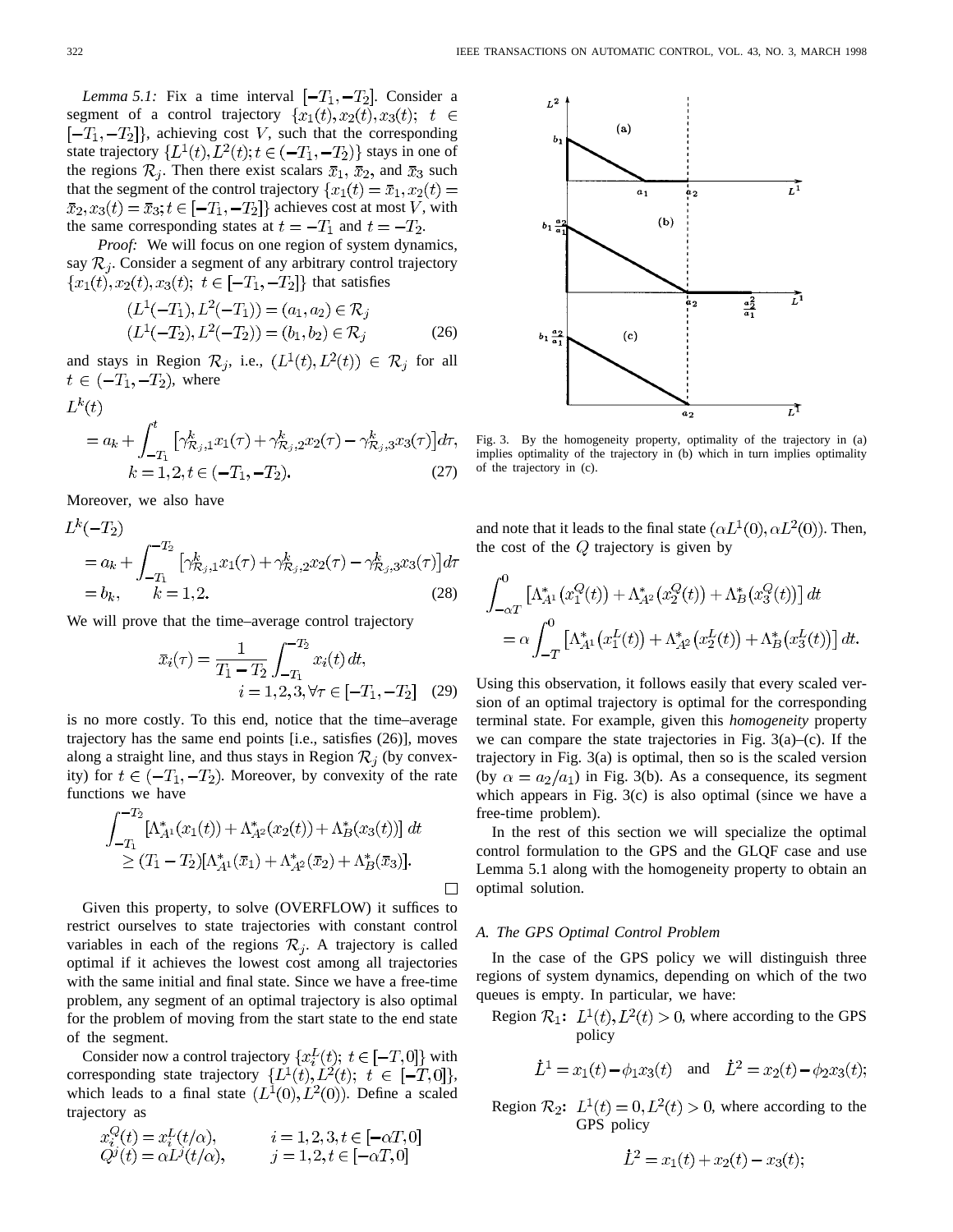

Fig. 4. In searching for optimal state trajectories of (GPS-OVERFLOW), we only need to consider trajectories of the form in (a) or (b).

Region  $\mathcal{R}_3$ :  $L^1(t) > 0, L^2(t) = 0$ , where according to the GPS policy

$$
\dot{L}^1 = x_1(t) + x_2(t) - x_3(t).
$$

We let (GPS-DYNAMICS) denote the set of state trajectories  $L^{j}(t), j = 1, 2, t \in [-T, 0]$  that obey these dynamics. We will denote by (GPS-OVERFLOW) the special case of the problem (OVERFLOW), where state trajectories are constrained to satisfy (GPS-DYNAMICS).

The main result of this subsection is the following theorem. *Theorem 5.2:* The optimal value of the problem (GPS-OVERFLOW) is given by  $\theta_{\text{GPS}}^*$ , as it is defined in (21).

Due to space limitations we will skip the proof; we refer the interested reader to [3]. The proof uses Lemma 5.1 and the homogeneity property and follows an elaborate interchange argument to reduce any trajectory which is a potential candidate for optimality to one of the two trajectories that appear in Fig. 4.

# *B. The GLQF Optimal Control Problem*

We next turn our attention to the GLQF policy. Depending on the state of the system, we distinguish the following three regions of system dynamics:

Region  $\mathcal{R}_1$ :  $L^2(t) > \beta L^1(t)$ , where according to the GLQF policy

$$
\dot{L}^1 = x_1(t)
$$
 and  $\dot{L}^2 = x_2(t) - x_3(t);$ 

Region  $\mathcal{R}_2$ :  $L^2(t) < \beta L^1(t)$ , where according to the GLQF policy

$$
\dot{L}^1 = x_1(t) - x_3(t)
$$
 and  $\dot{L}^2 = x_2(t)$ ;

Region  $\mathcal{R}_3$ :  $L^2(t) = \beta L^1(t)$ , where according to the GLQF policy

$$
\dot{L}^1 + \dot{L}^2 = x_1(t) + x_2(t) - x_3(t).
$$

Let (GLQF-DYNAMICS) denote the set of state trajectories  $L^{j}(t)$ ,  $j = 1,2, t \in [-T,0]$  that obey these dynamics. We will denote by (GLQF-OVERFLOW) the special case of the problem (OVERFLOW), where state trajectories are constrained to satisfy (GLQF-DYNAMICS).

This problem exhibits both the properties of constant control trajectories (cf. Lemma 5.1) within each region of system dynamics and homogeneity. Using these properties, we can make the reductions appearing in Fig.  $5(a)$ –(c), starting from an arbitrary trajectory with piecewise constant controls. More specifically, consider first an arbitrary trajectory with linear pieces as the one in Fig. 5(a). We apply Lemma 5.1 to its initial segment (until it reaches  $L^1 = \rho$ ), and we obtain a no more costly segment which stays in Region  $\mathcal{R}_1$  and is arbitrarily close to the threshold line  $L^2 = \beta L^1$ . By a continuity argument, we conclude that the initial segment of the trajectory in Fig. 5(a) (until it reaches  $L^1 = \rho$ ) reduces to the corresponding segment of the trajectory in Fig. 5(b). Using the same argument for the remaining segments of the trajectory in Fig. 5(a), it reduces to the one in Fig. 5(b). We now apply the homogeneity property to the latter trajectory to finally obtain the trajectory in Fig. 5(c). We conclude that optimal state trajectories can be reduced to having one of the forms depicted in Fig.  $5(d)$ –(f).

The optimal trajectory of the form shown in Fig. 5(d) has value equal to  $\inf_T[T\Lambda_{\text{GLQF}}^{1*}(\frac{1}{T})]$ , and the optimal trajectory of the form shown in Fig.  $5(e)$  has value equal to  $\inf_T[T\Lambda_{\text{GLOF}}^{\text{II}*}(\frac{1}{T})],$  where  $\Lambda_{\text{GLOF}}^{\text{I}*}(\cdot)$  and  $\Lambda_{\text{GLOF}}^{\text{II}*}(\cdot)$  are defined in (14) and (15), respectively. Consider now the best trajectory of the form shown in Fig. 5(f), which has value

$$
\inf_{T} \inf_{\substack{x_1 = \frac{1}{T} \\ x_2 - x_3 \ge \beta \frac{1}{T}}} [\Lambda_{A^1}^*(x_1) + \Lambda_{A^2}^*(x_2) + \Lambda_B^*(x_3)]. \tag{30}
$$

The functions  $\Lambda_{A^2}^*(x_2)$  and  $\Lambda_B^*(x_3)$  are nonnegative, convex, and achieve their minimum value which is equal to zero at  $x_2 = \mathbf{E}[A_0^2]$  and  $x_3 = \mathbf{E}[B_0]$ , respectively. Moreover, due to the stability condition (9) we have  $\mathbf{E}[A_0^2] - \mathbf{E}[B_0] < 0$ . Since  $\frac{1}{T} \geq 0$  and in order to have  $x_2 - x_3 \geq \beta \frac{1}{T}$ , it has to be the case that either  $x_2 > \mathbf{E}[A_0^2]$  or  $x_3 < \mathbf{E}[B_0]$ . If the former is the case, we can decrease  $x_2$  and reduce the cost, as long as  $x_2 - x_3 \ge \beta \frac{1}{T}$  holds. Also, if  $x_3 < \mathbb{E}[B_0]$  is the case, we can increase  $x_3$  and reduce the cost, as long as  $x_2-x_3 \geq \beta \frac{1}{T}$  holds. Thus, at optimality it is true that  $x_2 - x_3 = \beta \frac{1}{T}$ . Then, the expression in (30) is equal to  $\inf_T[T\Lambda_{\text{GLQF}}^{\text{II}*}(\frac{1}{T})]$  with  $\phi = 0$ in the definition of  $\Lambda_{GLQF}^{H*}(\frac{1}{T})$ . Thus, since the calculation of  $\Lambda_{\text{GLOF}}^{\text{II}*}(\frac{1}{T})$  involves optimization over  $\phi$ , we conclude that the state trajectory Fig. 5(f) is no more profitable than the one in Fig. 5(e), leaving us with only the trajectories in Fig. 5(d) and (e) as possible candidates for optimality. We summarize the above discussion in the following theorem.

*Theorem 5.3:* The optimal value of the problem (GLQF-OVERFLOW) is given by  $\theta^*_{\text{GLOF}}$ .

### VI. THE MOST LIKELY PATHS

In essence, solving the control problem is equivalent to discovering scenarios of overflow that maximize the overflow probability over all feasible overflow scenarios. In this section we summarize these *most likely* ways of overflow for both policies.

#### *A. The GPS Most Likely Paths*

The two optimal state trajectories of (GPS-OVERFLOW) are the two generic most likely ways that queue  $Q^1$  overflows, under the GPS policy. In particular, we distinguish two cases.

Case 1) Suppose  $\theta_{\text{GPS}}^* = \inf_a \Lambda_{\text{GPS}}^{\text{I}*}(a)/a$  holds. Let  $a^*$ be the optimal solution of this optimization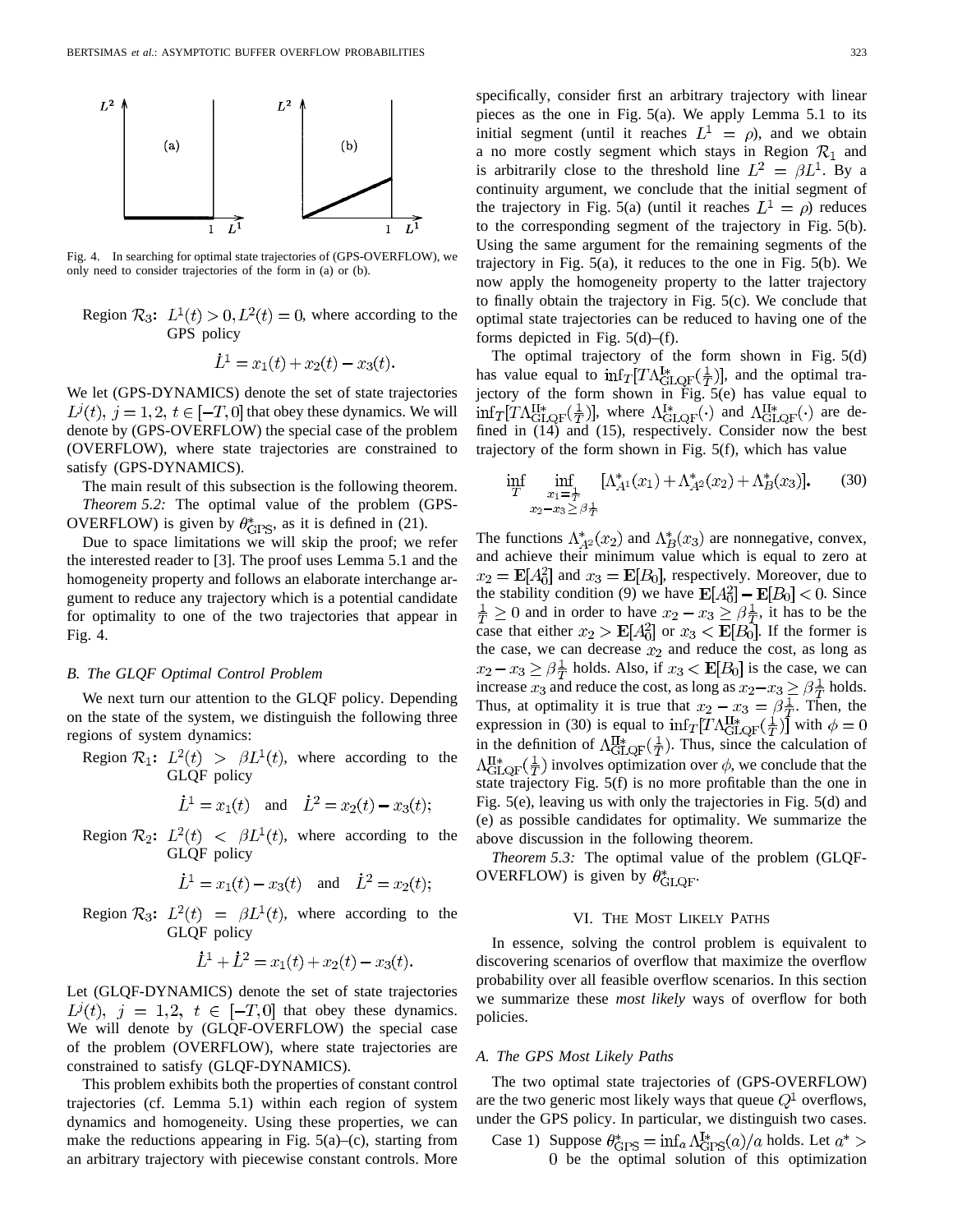

Fig. 5. By the property of constant controls within each region of system dynamics the state trajectory in (b) is no more costly than the trajectory in (a). Also, by the homogeneity property, optimality of the state trajectory in (b) implies optimality of the trajectory in (c). Candidates for optimal state trajectories are depicted in (d)–(f). The trajectory in (f) is eliminated as less profitable to the one in (e). Hence, without loss of optimality we can restrict attention to trajectories of the form in (d) and (e).

problem. In this case, the first queue is building up to an  $O(U)$  level, while the second queue stays at an  $o(U)$  level. The first queue builds up linearly with rate  $a^*$ , during a period with duration  $U/a^*$ . During this period the empirical rates of the processes  $A^1$ ,  $A^2$ , and B, are roughly equal to the optimal solution  $(x_1^*, x_2^*, x_3^*)$ , respectively, of the optimization problem appearing in the definition of  $\Lambda^{I*}_{\text{GPS}}(a^*)$  [cf. (22)]. The trajectory in  $L^1-L^2$ space is depicted in Fig. 4(a).

Case 2) Suppose  $\theta_{\text{GPS}}^* = \inf_a \Lambda_{\text{GPS}}^{\text{II}*}(a)/a$  holds. Let  $a^*$ be the optimal solution of this optimization problem. In this case, both queues are building up to an  $O(U)$  level. The first queue builds up linearly with rate  $a^*$ , during a period with duration  $U/a^*$ . During this period the empirical rates of the processes  $A^1$ ,  $A^2$ , and B are roughly equal to the optimal solution  $(x_1^*, x_2^*, x_3^*)$ , respectively, of the optimization problem appearing in the definition of  $\Lambda_{\text{GPS}}^{H*}(a^*)$  [cf. (23)]. The trajectory in  $L^1-L^2$ space is depicted in Fig. 4(b).

It is interesting to reflect at this point on the implications of this result on admission control for ATM multiplexers operating under the GPS policy. Consider the admission control mechanism for queue  $Q^1$  and suppose that the objective of this mechanism is to keep the overflow probability below a given desirable threshold. A worst case analysis as in [29] would conclude that the admission control mechanism has to be designed with the assumption that the second queue always uses a fraction  $\phi_2$  of the service capacity. If instead the results of this paper are used (assuming that a detailed statistical model of the input traffic streams is available) a statistical multiplexing gain can be realized. In the overflow mode described in Case 1 above, the second queue consumes less than the fraction  $\phi_2$  of the total service capacity, implying that more class 1 connections can be allowed without compromising the QoS. Even if the overflow mode described in Case 2 above prevails, the overflow probability is explicitly calculated (in an exponential scale) and can be taken into account in the design of the admission control mechanism.

# *B. The GLQF Most Likely Paths*

Considering now the GLQF policy, the two optimal state trajectories for the problem (GLQF-OVERFLOW) are most likely ways that queue  $Q^1$  overflows. We distinguish two cases.

- Case 1) Suppose  $\theta_{\text{GLQF}}^* = \inf_a \Lambda_{\text{GLQF}}^{\text{I*}}(a)/a$  holds. Let  $a^* > 0$  be the optimal solution of this optimization problem. The first queue builds up linearly with rate  $a^*$ , during a period with duration  $U/a^*$ . During this period the empirical rates of the processes  $A^1$ ,  $A^2$ , and B are roughly equal to the optimal solution  $(x_1^*, x_2^*, x_3^*)$ , respectively, of the optimization problem appearing in the definition of  $\Lambda_{\text{GLOF}}^{I*}(a^*)$  [cf. (14)]. In this case the first queue is building up to an  $O(U)$  level, while the second queue builds up at a rate of  $x_2^*$ , in such a way that the server allocates its entire capacity to the first queue. The trajectory in  $L^1-L^2$  space is depicted in Fig. 5(d).
- Case 2) Suppose  $\theta_{\text{GLQF}}^* = \inf_a \Lambda_{\text{GLQF}}^{\text{II}*}(a)/a$  holds. Let  $a^* > 0$  be the optimal solution of this optimization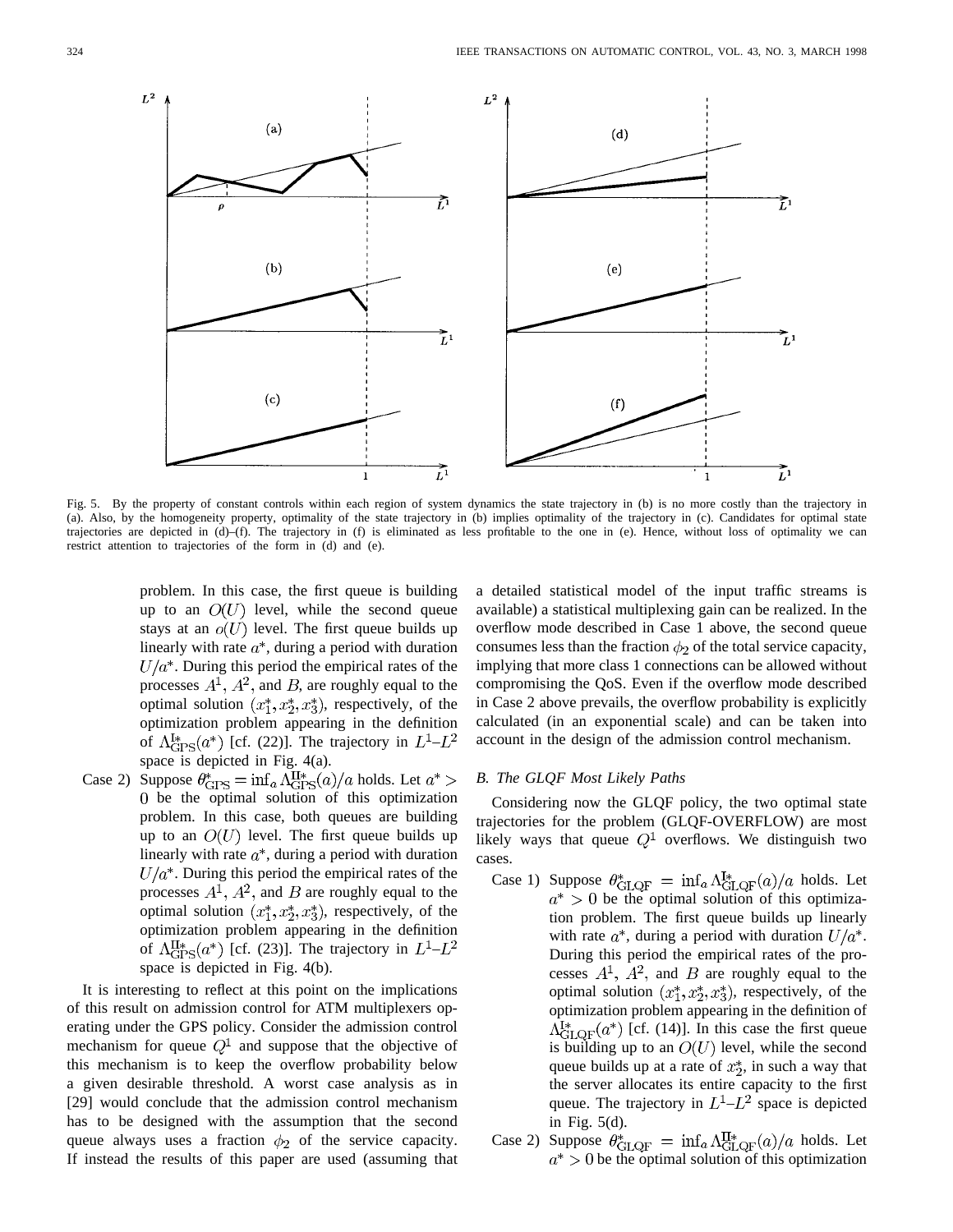problem. Again, the first queue builds up linearly with rate  $a^*$ , during a period of duration  $U/a^*$ , and with the empirical rates of the processes  $A^1$ ,  $A^2$ , and  $B$  being roughly equal to the optimal solution  $(x_1^*, x_2^*, x_3^*)$ , respectively, of the optimization problem appearing in the definition of  $\Lambda_{\text{GLOF}}^{\text{II}*}(a^*)$ [cf. (15)]. In this case both queues are building up, the first to an  $O(U)$  level and the second to an  $O(\beta U)$  level. The trajectory in  $L^1$ - $L^2$  space is depicted in Fig. 5(e).

## VII. A GPS UPPER BOUND

In this section we present an upper bound on the probability  $P[L_0^1 > U]$ , in the case of the GPS policy. In particular, we have established that as  $U \rightarrow \infty$  we have  $P[L_0^1]$ , where  $o(U)$  denotes functions with the property  $\lim_{U\to\infty} \frac{\partial(U)}{\partial U} = 0$ . The proof is quite involved and uses the special structure of the problem which was revealed by the corresponding optimal control problem. Thus, the results in Section V are critical in establishing the upper bound.

Due to space limitations we omit the proof, which can be found in [3]. In proving the upper bound we distinguished two cases:

Case 1)  $\mathbf{E}[A^2] < \phi_2 \mathbf{E}[B];$ 

Case 2)  $\mathbf{E}[A^2] \ge \phi_2 \mathbf{E}[B];$ 

and established an upper bound for each one of them. The main result is the following proposition.

*Proposition 7.1 (GPS Upper Bound):* Assuming that the arrival and service processes satisfy Assumptions A and C, and under the GPS policy, the steady-state queue length  $L<sup>1</sup>$ of queue  $Q^1$  at an arbitrary time slot satisfies

$$
\lim_{U \to \infty} \frac{1}{U} \log \mathbf{P}[L^1 > U] \le -\theta_{\text{GPS}}^*.
$$
 (31)

## VIII. A GLQF UPPER BOUND

In this section we develop an upper bound on the probability  $P[L_0^1 > U]$ , for the GLQF case. In particular, we will prove that as  $U \to \infty$  we have  $\tilde{P}[L_0^1 > U] \leq e^{-\theta_{\text{GLQF}}^2 U + o(U)},$  where  $o(U)$  denotes functions with the property  $\lim_{U\to\infty} \frac{o(U)}{U} = 0$ . This proof is different from the corresponding one in the GPS case in that it is independent from the GLQF optimal control formulation.

Before we proceed into the proof of the upper bound, we derive an alternative expression for  $\theta^*_{\text{GLQF}}$  which will be essential in the proof. In the next theorem, we will show that the calculation of  $\theta^*_{\text{GLOF}}$  is equivalent to finding the maximum root of a convex function.

In preparation for this result, consider a convex function  $f(u)$  with the property  $f(0) = 0$ . We define the *largest root* of  $f(u)$  to be the solution of the optimization problem  $\sup_{u: f(u) < 0} u$ . If  $f(\cdot)$  has negative derivative at  $u = 0$ , there are two cases: either  $f(\cdot)$  has a single positive root or it stays below the horizontal axis  $u = 0$ , for all  $u > 0$ . In the latter case we will say that  $f(\cdot)$  has a root at  $u = \infty$ .

$$
\inf_{a>0} \frac{1}{a} \Lambda^*(a) = \theta^*
$$

where  $\theta^*$  is the largest root of the equation  $\Lambda(\theta) = 0$ . *Proof:*

$$
\inf_{a>0} \frac{1}{a} \Lambda^*(a) = \inf_{a>0} \sup_{\theta} \frac{1}{a} [\theta a - \Lambda(\theta)]
$$

$$
= \inf_{a'>0} \sup_{\theta} [\theta - a'\Lambda(\theta)]
$$

$$
= \sup_{\theta : \Lambda(\theta) < 0} \theta.
$$

In the second equality above, we have made the substitution  $a' := \frac{1}{a}$ , and in the last one we have used duality.

On a notational remark, we will be denoting by  $\Lambda_{\text{GLQF}}^{I}(\cdot)$ and  $\Lambda_{\text{GLOF}}^{\text{II}}(\cdot)$ , the convex duals of  $\Lambda_{\text{GLOF}}^{\text{I}\ast}(\cdot)$  and  $\Lambda_{\text{GLOF}}^{\text{II}\ast}(\cdot)$ , respectively. Notice that the latter are convex functions. For  $\Lambda_{\text{GLOF}}^{I*}(a)$ , convexity is implied by the fact that it is the value function of a convex optimization problem with  $a$ appearing only in the right-hand side of the constraints. For  $\Lambda_{\text{GLOF}}^{\text{II}*}(a)$ , the same argument applies when we note the following reformulation:

$$
\Lambda_{\text{GLQF}}^{\text{H*}}(a) = \inf_{\substack{x_1 - \phi x_3 = a \\ 0 \le \phi < 1}} [\Lambda_{A1}^*(x_1) + \Lambda_{A2}^*(x_2) + \Lambda_B^*(x_3)]
$$
\n
$$
= \inf_{\substack{0 \le \phi < 1 \\ x_1 - x_3 = a}} [\Lambda_{A1}^*(x_1) + \Lambda_{A2}^*(x_2) + \Lambda_B^*(x_3)].
$$
\n
$$
= \inf_{\substack{x_1 - x_3 = a \\ x_2 - (x_3 - x_3') = \beta a}} [\Lambda_{A1}^*(x_1) + \Lambda_{A2}^*(x_2) + \Lambda_B^*(x_3)].
$$

In preparation for the following theorem we prove the next monotonicity lemma.

*Lemma 8.2 (Monotonicity):* Consider a random process  $\{X_i; i \in Z\}$  that satisfies Assumption A. Assume  $X_i \geq 0, i \in$ . Then for all  $\theta \leq \theta'$  we have  $\Lambda_X(\theta) \leq \Lambda_X(\theta')$ .

*Proof:*  $X_i \geq 0$ ,  $i \in \mathbb{Z}$  implies  $S_{1,n}^X \geq 0$  which in turn implies

$$
\mathbf{E}\big[e^{\theta S^X_{1,n}}\big]\leq \mathbf{E}\big[e^{\theta' S^X_{1,n}}\big]
$$

for all  $\theta \leq \theta'$ .

 $\overline{1}$ 

The above lemma clearly applies to the arrival and service processes. The next result is critical in establishing a matching upper bound on the overflow probability.

*Theorem 8.3:*  $\theta_{\text{GLOF}}^*$  is the largest positive root of the equation

$$
\Lambda_{\text{GLQF}}(\theta) \triangleq \max[\Lambda_{\text{GLQF}}^{I}(\theta), \Lambda_{\text{GLQF}}^{II}(\theta)] = 0 \tag{32}
$$

where  $\Lambda_{\text{GLQF}}^{I}(\cdot)$  is the convex dual of  $\Lambda_{\text{GLQF}}^{I*}(\cdot)$  and is given by

$$
\Lambda_{\text{GLQF}}^{I}(\theta) = \inf_{u \leq 0} [\Lambda_{A^1}(\theta - u\beta) + \Lambda_{A^2}(u) + \Lambda_B(-\theta + u\beta)]
$$
\n(33)

and  $\Lambda_{\text{GLQF}}^{II}(\cdot)$  is the convex dual of  $\Lambda_{\text{GLQF}}^{II*}(\cdot)$  and for  $\theta \ge 0$ satisfies

$$
\Lambda_{\text{GLQF}}^{\text{II}}(\theta) = \inf_{u \ge 0} [\Lambda_{A^1}(\theta - u\beta) + \Lambda_{A^2}(u) + \max(\Lambda_B(-u), \Lambda_B(-\theta + u\beta))]. \quad (34)
$$

 $\Box$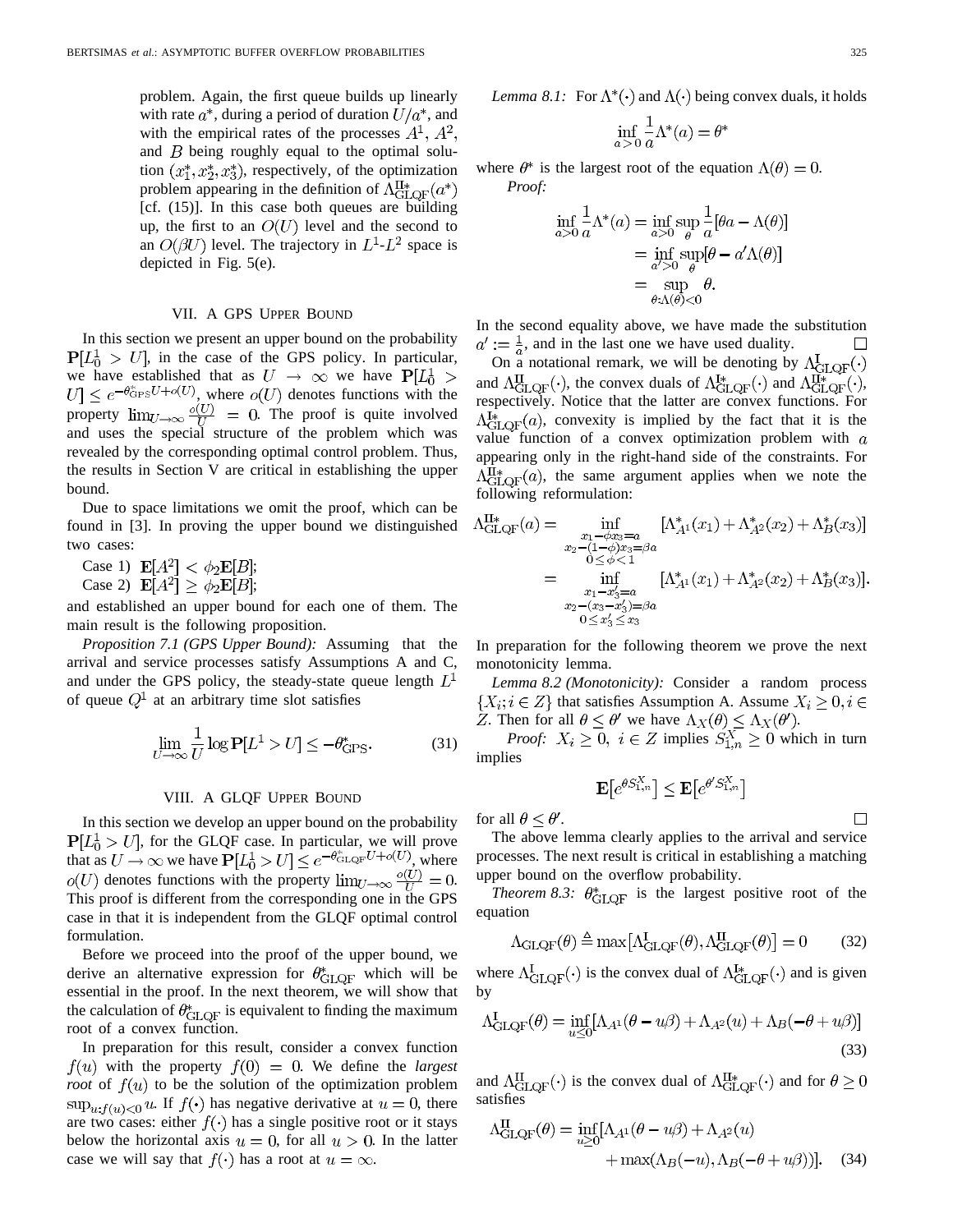$$
\Lambda_{\text{GLQF}}^{I}(\theta)
$$
\n
$$
= \sup_{a} [\theta a - \Lambda_{\text{GLQF}}^{I*}(a)]
$$
\n
$$
= \sup_{a} \sup_{x_{1}-x_{3}=a} [\theta a - \Lambda_{A1}^{*}(x_{1}) - \Lambda_{A2}^{*}(x_{2}) - \Lambda_{B}^{*}(x_{3})]
$$
\n
$$
= \sup_{x_{2} \leq \beta(x_{1}-x_{3})} [\theta(x_{1}-x_{3}) - \Lambda_{A1}^{*}(x_{1})
$$
\n
$$
= \sup_{x_{2} \leq \beta(x_{1}-x_{3})} [\theta(x_{1}-x_{3}) - \Lambda_{A1}^{*}(x_{1}) - \Lambda_{A2}^{*}(x_{2}) - \Lambda_{B}^{*}(x_{3})]
$$
\n
$$
= \sup_{x_{2} \leq \beta(x_{1}-x_{3})} [\theta(x_{1}-x_{3}) - \Lambda_{A1}^{*}(x_{1}) - \Lambda_{A2}^{*}(x_{2}) - \Lambda_{A1}^{*}(x_{1}) - \Lambda_{A2}^{*}(x_{2}) - \Lambda_{A1}^{*}(x_{1}) - \Lambda_{A2}^{*}(x_{2}) - \Lambda_{B}^{*}(x_{3})]
$$
\n
$$
= \inf_{u \leq 0} \sup_{x_{1}, x_{2}, x_{3}} [\theta(x_{1}-x_{3}) - \Lambda_{A1}^{*}(x_{1}) - \Lambda_{A2}^{*}(x_{2}) - \Lambda_{B}^{*}(x_{3}) - u(\beta x_{1} - \beta x_{3} - x_{2})]
$$
\n
$$
= \inf_{u \leq 0} [\Lambda_{A1}(\theta - u\beta) + \Lambda_{A2}(u) + \Lambda_{B}(-\theta + u\beta)].
$$

Similarly

$$
\Lambda_{GLQF}^{II}(\theta)
$$
\n
$$
= \sup_{a} [\theta a - \Lambda_{GLQF}^{II*}(a)]
$$
\n
$$
= \sup_{a} \sup_{x_1 - \phi x_3 = a \atop x_2 - (1 - \phi)x_3 = \beta(x_1 - \phi x_3)} [\theta a - \Lambda_{A1}^{*}(x_1) - \Lambda_{A2}^{*}(x_2)
$$
\n
$$
= \Lambda_{B}^{*}(x_3)]
$$
\n
$$
= \inf_{u} \sup_{x_1, x_2, x_3} [\theta(x_1 - \phi x_3) - \Lambda_{A1}^{*}(x_1) - \Lambda_{A2}^{*}(x_2)
$$
\n
$$
- \Lambda_{B}^{*}(x_3)]
$$
\n
$$
= \inf_{u} \left[ \Lambda_{A1}(\theta - u\beta) + \Lambda_{A2}(u) + \sup_{0 \le \phi < 1} \Lambda_{B}(-\theta \phi + (\beta + \phi - 1)x_3) \right]
$$
\n
$$
= \inf_{u} [\Lambda_{A1}(\theta - u\beta) + \Lambda_{A2}(u) + \sup_{0 \le \phi < 1} \Lambda_{B}(-\theta \phi + (\beta + \phi - 1)x_3)]
$$
\n
$$
= \inf_{u} [\Lambda_{A1}(\theta - u\beta) + \Lambda_{A2}(u)
$$
\n
$$
+ \max(\Lambda_{B}(-u), \Lambda_{B}(-\theta + u\beta))]
$$
\n
$$
= \inf_{u \ge 0} [\Lambda_{A1}(\theta - u\beta) + \Lambda_{A2}(u)
$$
\n
$$
+ \max(\Lambda_{B}(-u), \Lambda_{B}(-\theta + u\beta))].
$$

In the fifth equality above, we have used the monotonicity of  $\Lambda_B(\cdot)$  (see Lemma 8.2) and the fact that the argument  $-\theta\phi+(\beta\phi+\phi-1)u$  is linear in  $\phi$ , thus taking its maximum value at either  $\phi = 0$  or  $\phi = 1$ . For the sixth equality above, notice that because  $\Lambda_B(\cdot)$  is nondecreasing it holds

$$
\Lambda_{A^1}(\theta - u\beta) + \Lambda_{A^2}(u) + \max(\Lambda_B(-u), \Lambda_B(-\theta + u\beta))
$$
  
= 
$$
\begin{cases} \Lambda_{A^1}(\theta - u\beta) + \Lambda_{A^2}(u) + \Lambda_B(-u), & \text{if } u < \frac{\theta}{1 + \beta} \\ \Lambda_{A^1}(\theta - u\beta) + \Lambda_{A^2}(u) + \Lambda_B(-\theta + u\beta), & \text{if } u \ge \frac{\theta}{1 + \beta} \end{cases}
$$
(35)

since at the upper branch  $-u > -\theta + u\beta$  and at the lower branch  $-u \le -\theta + u\beta$ . Differentiating the above expression at  $u = 0$ , and for  $\theta \ge 0$ , we obtain

$$
-\beta \dot{\Lambda}_{A^1}(\theta) + \dot{\Lambda}_{A^2}(0) - \dot{\Lambda}_{B}(0) \leq 0
$$
  
 $\leq 0$   
 $\leq 0$ 

which implies (by convexity) that the infimum over unrestricted u has to be the same with the infimum over  $u > 0$ .

Using the result of Lemma 8.1,  $\rho_1 \triangleq \inf_{a} \frac{1}{2} \Lambda_{\text{GLOF}}^{1*}(a)$  is the largest positive root of  $\Lambda_{\text{GLOF}}^1(\theta) = 0$  (it is not hard to verify that this equation has a positive, possibly infinite root). Similarly,  $\rho_2 \triangleq \inf_a \frac{1}{a} \Lambda_{\text{GLQF}}^{\text{II}*}(a)$  is the largest positive root of  $\Lambda_{\text{GLOF}}^{11}(\theta) = 0$ . By (13),  $\theta_{\text{GLOF}}^* = \min(\rho_1, \rho_2)$ . This implies that  $\theta_{\text{GLOF}}^*$  is the largest positive root of the equation  $\max[\Lambda^I_{\text{GLQF}}(\theta), \widetilde{\Lambda}^{\text{II}}_{\text{GLQF}}(\theta)] = 0.$  $\Box$ 

We next prove the upper bound for the overflow probability. *Proposition 8.4 (GLQF Upper Bound):* Under the GLQF policy, assuming that the arrival and service processes satisfy Assumptions A and C, the steady-state queue length  $L^1$  of queue  $Q<sup>1</sup>$  at an arbitrary time slot satisfies

$$
\lim_{U \to \infty} \frac{1}{U} \log \mathbf{P}[L^1 > U] \le -\theta_{\text{GLQF}}^*.
$$
 (36)

*Proof:* Without loss of generality we derive an upper bound for  $P[L_0^1 > U]$ . We will restrict ourselves to sample paths with  $L_0^1 > 0$  since the remaining sample paths, with  $L_0^1 = 0$ , do not contribute to the probability  $P[L_0^1 > U]$ .

Consider a busy period for the system that starts at some time  $-n < 0$  ( $L_{-n}^1 = L_{-n}^2 = 0$ ) and has not ended until time zero. Such a time  $-n$  exists due to the stability condition (9). Note that since the system is busy in the interval  $[-n, 0]$ , the server works at capacity and therefore serves  $B_i$  customers at slot *i*, for  $i \in [-n, 0]$ . We will partition the set of sample paths, with  $L_0^1 > 0$ , in three subsets  $\Omega_1, \Omega_2$ , and  $\Omega_3$ . The first subset,  $\Omega_1$ , contains all sample paths at which only class 1 customers get serviced in the interval  $[-n, 0]$ . As a consequence

$$
L_{-k}^{1} = S_{-n,-k-1}^{A^{1}} - S_{-n,-k-1}^{B}
$$
  
\n
$$
L_{-k}^{2} = S_{-n,-k-1}^{A^{2}}, \text{ and } \beta L_{-k}^{1} \ge L_{-k}^{2}, \forall k \in [0, n]
$$

which implies

τ

and

$$
\beta\big(S_{-n,-1}^{A^1}-S_{-n,-1}^B\big)\geq S_{-n,-1}^{A^2}
$$

 $L_0^1 = S_{-n,-1}^{A^1} - S_{-n,-1}^B$ 

Thus we have (37), as shown at the bottom of the next page.

The second subset,  $\Omega_2$ , contains sample paths at which class 1 customers do not receive the entire capacity, and  $\beta L_0^1 \leq L_0^2$ . That is, there exists a  $\phi \in [0,1]$  such that class 1 customers receive only a  $\phi$  fraction of the total capacity  $(\phi S_{-n,-1}^B)$ . Then we have

$$
\mathbf{P}[L_0^1 > U \text{ and } \Omega_2] \le \mathbf{P}[\exists n \ge 0, 0 \le \phi < 1, \text{ s.t. } S_{-n,-1}^{A^1} - \phi S_{-n,-1}^B > U \text{ and}
$$
  

$$
\beta \left( S_{-n,-1}^{A^1} - \phi S_{-n,-1}^B \right) \le S_{-n,-1}^{A^2} - (1 - \phi) S_{-n,-1}^B].
$$

Hence, we obtain an upper bound on  $P[L_0^1 > U \text{ and } \Omega_2]$ which is given in (38), shown at the bottom of the next page.

Finally, the third subset,  $\Omega_3$ , contains sample paths at which class 1 customers do not receive the entire capacity, and  $\beta L_0^1 \geq L_0^2$ . Then there exists  $k \in [0, n]$  such that the interval  $[-k, 0]$  is the maximal interval that only class 1 customers

 $\mathbf{r}$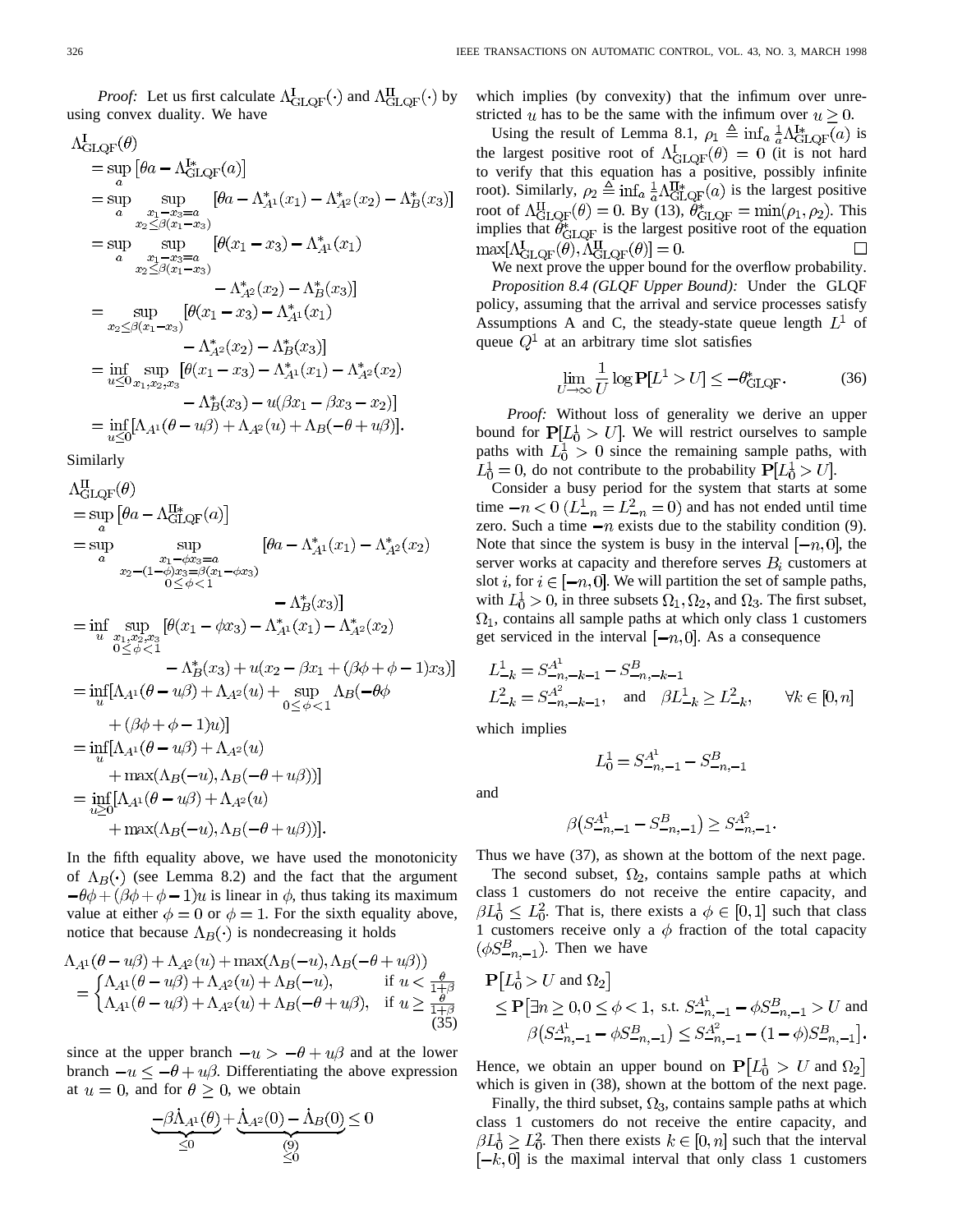get serviced. That is,  $\beta L_{-i}^1 \geq L_{-i}^2$ ,  $i \in [0, k-1]$  and . Since class 1 customers do not receive the entire capacity, there exists  $0 \leq \phi < 1$  such that . Since  $\beta L_{-k}^{\perp} \leq L_{-k}^{\perp}$ , we have

$$
\beta \left( S_{-n,-k-1}^{A^{1}} - \phi S_{-n,-k-1}^{B} \right) \n\leq S_{-n,-k-1}^{A^{2}} - (1 - \phi) S_{-n,-k-1}^{B},
$$
\n(39)

Now, due to the way we defined k we have  $L_{-i}^1 = L_{-k}^1 +$ and the inequality becomes

$$
\beta \left( S_{-n,-k-1}^{A^1} - \phi S_{-n,-k-1}^B + S_{-k,-i-1}^{A^1} - S_{-k,-i-1}^B \right) \n\geq S_{-n,-k-1}^{A^2} - (1 - \phi) S_{-n,-k-1}^B + S_{-k,-i-1}^{A^2}
$$

which by (39) implies

e in

$$
\beta \left( S_{-k, -i-1}^{A^1} - S_{-k, -i-1}^B \right) \ge S_{-k, -i-1}^{A^2}, \qquad i \in [0, k-1].
$$

Thus we have (40), as shown at the bottom of the page. Let us now define

$$
L_{\text{GLQF}}^{\text{I}} \triangleq \max_{\{n \ge 0: \ \beta(S_{-n,-1}^{A^1} - S_{-n,-1}^B) \ge S_{-n,-1}^{A^2}\}} \left(S_{-n,-1}^{A^1} - S_{-n,-1}^B\right)
$$

and the quantities  $L_{\text{GLOF}}^{\text{II}}$  and  $L_{\text{GLOF}}^{\text{III}}$ , as shown at the bottom of the next page. By bringing the constraints in the objective function we obtain

$$
L_{\text{GLQF}}^{\text{I}} \triangleq \max_{n\geq 0} \inf_{u\geq 0} \left[ (1+u\beta) S_{-n,-1}^{A^1} - u S_{-n,-1}^{A^2} \right] + (-1-\beta u) S_{-n,-1}^B \tag{41}
$$

$$
L_{\text{GLQF}}^{\text{II}} \triangleq \max_{\substack{n \geq 0 \\ 0 \leq \phi < 1}} \inf_{u \geq 0} \left[ (1 - u\beta) S_{-n, -1}^{A^1} + u S_{-n, -1}^{A^2} \right] + (-\phi + u\beta\phi - u + u\phi) S_{-n, -1}^B \right]
$$
\n
$$
+ (-\phi + u\beta\phi - u + u\phi) S_{-n, -1}^B \tag{42}
$$

and

$$
L_{\text{GLQF}}^{\text{III}} \triangleq \max_{\substack{n \geq 0 \\ 0 \leq k \leq n}} \left\{ \inf_{u_1 \geq 0} \left[ (1 - u_1 \beta) S_{-n, -k-1}^{\mathcal{A}^1} + u_1 S_{-n, -k-1}^{\mathcal{A}^2} \right] \right. \\ \left. + \left( -\phi + u_1 \beta \phi - u_1 + u_1 \phi \right) S_{-n, -k-1}^{\mathcal{B}} \right] \\ \left. + \inf_{u_2 \geq 0} \left[ (1 + u_2 \beta) S_{-k, -1}^{\mathcal{A}^1} - u_2 S_{-k, -1}^{\mathcal{A}^2} \right] \right. \\ \left. + \left( -1 - u_2 \beta \right) S_{-k, -1}^{\mathcal{B}} \right] \right\} . \tag{43}
$$

Next, we will first upper bound the moment generating functions of  $L_{\text{GLOF}}^1$ ,  $L_{\text{GLOF}}^{\text{II}}$  and  $L_{\text{GLOF}}^{\text{III}}$ . For  $L_{\text{GLOF}}^1$  and for  $\theta \geq 0$  we have

$$
\begin{split} & \mathbf{E}[e^{\theta L_{\text{GLQF}}}] \\ & \leq \sum_{n\geq 0} \mathbf{E}\bigg[\exp\bigg\{\theta \inf_{u\geq 0} \left[(1+u\beta)S_{-n,-1}^{A^1} - uS_{-n,-1}^{A^2} \right. \\ & \qquad \qquad + \left. (-1-\beta u)S_{-n,-1}^B \right] \bigg\} \bigg] \\ & \leq \sum_{n\geq 0} \inf_{u\geq 0} \mathbf{E}\bigg[\exp\bigg\{\theta\big[(1+u\beta)S_{-n,-1}^{A^1} - uS_{-n,-1}^{A^2} \big] \bigg\} \bigg] \\ & \qquad \qquad + \left. (-1-\beta u)S_{-n,-1}^B \right] \bigg\} \bigg] \end{split}
$$

$$
\mathbf{P}[L_0^1 > U \text{ and } \Omega_1] \le \mathbf{P}[\exists n \ge 0, \text{ s.t. } S_{-n,-1}^{A^1} - S_{-n,-1}^B > U \text{ and } \beta(S_{-n,-1}^{A^1} - S_{-n,-1}^B) \ge S_{-n,-1}^{A^2}]
$$
\n
$$
= \mathbf{P}\left[\max_{\{n \ge 0 : \beta(S_{-n,-1}^{A^1} - S_{-n,-1}^B) \ge S_{-n,-1}^{A^2}\}} (S_{-n,-1}^{A^1} - S_{-n,-1}^B) > U\right]
$$
\n
$$
\mathbf{P}[L_0^1 > U \text{ and } \Omega_2] = \mathbf{P}\left[\max_{\{n \ge 0, 0 \le \phi < 1 : \beta(S_{-n,-1}^{A^1} - \phi S_{-n,-1}^B) \le S_{-n,-1}^{A^2} - (1-\phi)S_{-n,-1}^B}\right] (S_{-n,-1}^{A^1} - \phi S_{-n,-1}^B) > U\right] \tag{38}
$$

$$
\mathbf{P}[L_{0}^{1} > U \text{ and } \Omega_{3}]
$$
\n
$$
\leq \mathbf{P}[\exists n \geq 0, 0 \leq k \leq n, 0 \leq \phi < 1,
$$
\n
$$
\text{s.t. } S_{-n,-k-1}^{A^{1}} - \phi S_{-n,-k-1}^{B^{1}} + S_{-k,-1}^{A^{1}} - S_{-k,-1}^{B^{1}} > U \text{ and } \beta (S_{-n,-k-1}^{A^{1}} - \phi S_{-n,-k-1}^{B^{1}})
$$
\n
$$
\leq S_{-n,-k-1}^{A^{2}} - (1 - \phi) S_{-n,-k-1}^{B^{1}} \text{ and } \beta (S_{-k,-1}^{A^{1}} - S_{-k,-1}^{B^{1}}) \geq S_{-k,-1}^{A^{2}}]
$$
\n
$$
\leq \mathbf{P} \left[ \max_{\substack{n \geq 0, 0 \leq k \leq n, 0 \leq \phi < 1 \\ n \geq 0, 0 \leq k \leq n, 0 \leq \phi < 1 \\ \beta (S_{-n,-k-1}^{A^{1}} - \phi S_{-n,-k-1}^{B^{1}} + S_{-k,-1}^{A^{1}} - S_{-k,-1}^{B^{1}}) > U \right]
$$
\n
$$
\beta (S_{-n,-k-1}^{A^{1}} - S_{-k,-1}^{B^{1}}) \geq S_{-n,-k-1}^{A^{2}} - S_{-k,-1}^{A^{2}})
$$
\n
$$
\beta (S_{-n,-k-1}^{A^{1}} - S_{-k,-1}^{B^{2}}) \geq S_{-k,-1}^{A^{2}} \tag{40}
$$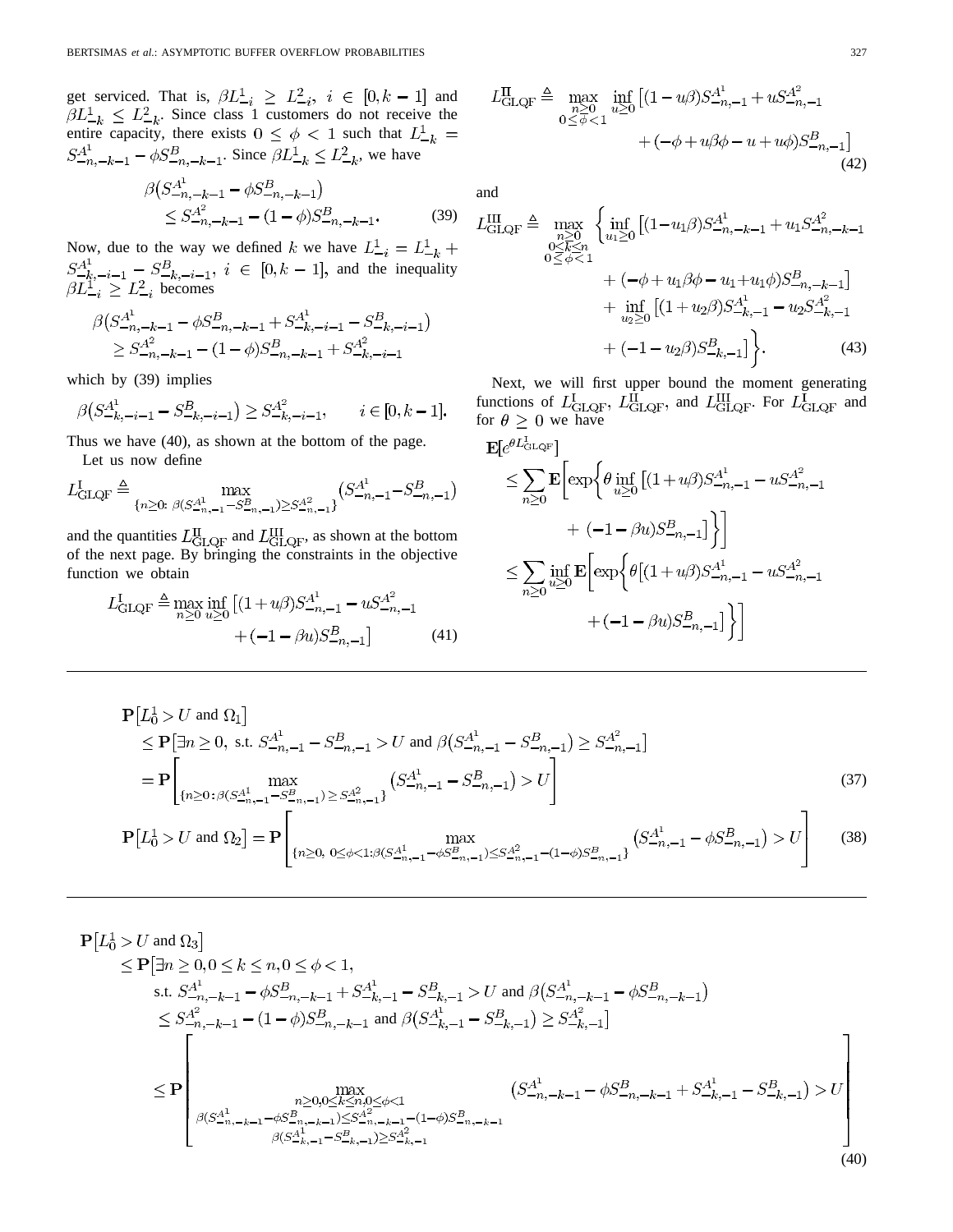$$
\leq \sum_{n\geq 0} e^{n(\inf_{u\geq 0} [\Lambda_{A^1}(\theta + \theta u \beta) + \Lambda_{A^2}(-u\theta) + \Lambda_B(-\theta - u\beta\theta)] + \epsilon_1)}
$$
  

$$
\leq K^{\mathcal{I}}(\theta, \epsilon_1) \quad \text{if } \Lambda^{\mathcal{I}}_{\text{GLQF}}(\theta) < 0. \tag{44}
$$

In the third inequality above we have used the LDP for the arrival and service processes. In the last inequality above, when the exponent is negative (that is,  $\Lambda_{\text{GLOF}}^{\text{I}}(\theta) < 0$  and  $\epsilon_1$ ) is sufficiently small), the infinite geometric series converges to a constant  $K^I(\theta, \epsilon_1)$ . Also, in the last inequality, we have made the substitution  $u := -\theta u$  in the expression in the exponent and used the definition of  $\Lambda_{\text{GLQF}}^{I}(\theta)$  [cf. (33)].

Similarly, for  $L_{\text{GLOF}}^{\text{II}}$  and for  $\theta \ge 0$  we have (45), as shown at the bottom of the page. In the third inequality above, the expression to be maximized over  $\phi$  is linear, thus the maximum is achieved at either  $\phi = 0$  or  $\phi = 1$ , which implies that we can upper bound it by the sum of the terms for  $\phi = 0$  and  $\phi = 1$ .

Also, for  $L_{\text{GLOF}}^{\text{III}}$  and for  $\theta \geq 0$  we have (46), as shown at the bottom of the next page. In the third inequality above we have used the LDP for arrival and service processes, as well as Assumption C. Concerning the maximization over  $\phi$ , we have used the same argument as in (45). In the fifth inequality above, since the exponent is linear in  $k$ , the maximum over k is either at  $k = 0$  or at  $k = n$ . Thus, we bound the term by the sum of the terms for  $k = 0$  and  $k = n$ . Finally, for the last inequality, both series converge to a constant if both their exponents are negative, which requires .

To summarize (44)–(46), the moment generating functions of  $L_{\text{GLQF}}^{\text{I}}$ ,  $L_{\text{GLQF}}^{\text{II}}$  and  $L_{\text{GLQF}}^{\text{III}}$  are upper bounded by some constant  $K(\theta, \epsilon_1, \epsilon_2, \epsilon_3)$  if  $\max(\Lambda_{\text{GLQF}}^{\text{I}}(\theta), \Lambda_{\text{GLQF}}^{\text{II}}(\theta)) < 0$ , where  $\epsilon_1, \epsilon_2, \epsilon_3 > 0$  are sufficiently small. We can now apply the Markov inequality to obtain [using (37), (38), and (40)]

$$
\begin{aligned} \mathbf{P}[L_0^1 > U] \\ &\le \mathbf{P}[L_0^1 > U \text{ and Case 1}] + \mathbf{P}[L_0^1 > U \text{ and Case 2}] \\ &+ \mathbf{P}[L_0^1 > U \text{ and Case 3}] \end{aligned}
$$

$$
\leq (\mathbf{E}[e^{\theta \Lambda^{I}(\theta)}] + \mathbf{E}[e^{\theta \Lambda^{II}(\theta)}] + \mathbf{E}[e^{\theta \Lambda^{III}(\theta)}])e^{-\theta U}
$$
  
\n
$$
\leq 3K(\theta, \epsilon_1, \epsilon_2, \epsilon_3)e^{-\theta U}
$$
  
\nif  $\max(\Lambda_{\text{GLOF}}(\theta), \Lambda_{\text{GLOF}}^{\text{II}}(\theta)) < 0$ .

Taking the limit as  $U \rightarrow \infty$  and minimizing the upper bound with respect to  $\theta \geq 0$ , in order to obtain the tightest bound, we have

$$
\lim_{U \to \infty} \frac{1}{U} \log \mathbf{P}[L_0^1 > U] \leq - \sup_{\{\theta \geq 0 : \max(\Lambda^1(\theta), \Lambda^{\Pi}(\theta)) < 0\}} \theta.
$$

The right-hand side of the above is equal to  $-\theta^*_{\text{GLQF}}$  by Theorem 8.3.

#### IX. MAIN RESULTS

In this section we gather our main results on the performance of multiclass multiplexers.

## *A. The GPS Main Results*

We first combine Propositions 4.2 and 7.1 and summarize our main results for the GPS policy. As a corollary we obtain results for priority policies.

*Theorem 9.1 (GPS Main):* Under the GPS policy, assuming that the arrival and service processes satisfy Assumptions A, B, and C, the steady-state queue length  $L^1$  of queue  $Q^1$  at an arbitrary time slot satisfies

$$
\lim_{U \to \infty} \frac{1}{U} \log \mathbf{P}[L^1 > U] = -\theta_{\text{GPS}}^* \tag{47}
$$

where  $\theta_{\text{GPS}}^*$  is given by

$$
\theta_{\rm GPS}^* = \min \left[ \inf_{a>0} \frac{1}{a} \Lambda_{\rm GPS}^{\rm I*}(a), \inf_{a>0} \frac{1}{a} \Lambda_{\rm GPS}^{\rm II*}(a) \right]
$$
(48)

and the functions  $\Lambda_{\text{GPS}}^{I*}(\cdot)$  and  $\Lambda_{\text{GPS}}^{II*}(\cdot)$  are defined as follows:

$$
\Lambda_{\text{GPS}}^{1*}(a) \triangleq \inf_{\substack{x_1 + x_2 - x_3 = a \\ x_2 \le \phi_2 x_3}} [\Lambda_{A^1}^*(x_1) + \Lambda_{A^2}^*(x_2) + \Lambda_B^*(x_3)] \tag{49}
$$

$$
L_{\text{GLQF}}^{\text{II}} \triangleq \max_{\substack{\{n \geq 0, \ 0 \leq \phi < 1: \beta(S_{-n,-1}^{A^1} - \phi S_{-n,-1}^B) \leq S_{-n,-1}^{A^2} - (1-\phi)S_{-n,-1}^B\} \\ L_{\text{GLQF}}^{\text{III}} \triangleq \max_{\substack{n \geq 0, 0 \leq k \leq n, 0 \leq \phi < 1 \\ \beta(S_{-n,-k-1}^{A^1} - \phi S_{-n,-k-1}^B) \leq S_{-n,-k-1}^{A^2} - (1-\phi)S_{-n,-k-1}^B}} \left( S_{-n,-k-1}^{A^1} - \phi S_{-n,-k-1}^B + S_{-k,-1}^{A^1} - S_{-k,-1}^B \right)
$$
\n
$$
\max_{\substack{\beta(S_{-n,-k-1}^{A^1} - \phi S_{-n,-k-1}^B) \leq S_{-n,-k-1}^{A^2} - (1-\phi)S_{-n,-k-1}^B \\ \beta(S_{-k,-1}^{A^1} - S_{-k,-1}^B) \geq S_{-k,-1}^{A^2}}} \left( S_{-n,-k-1}^{A^1} - \phi S_{-n,-k-1}^B + S_{-k,-1}^{A^1} - S_{-k,-1}^B \right)
$$

$$
\mathbf{E}\left[e^{\theta L_{\text{GLQF}}^{\text{II}}}\right] \leq \sum_{n\geq 0} \mathbf{E}\left[\exp\left\{\theta \max_{0\leq\phi<1}\inf_{u\geq 0}\left[(1-u\beta)S_{-n,-1}^{A^1} + uS_{-n,-1}^{A^2} + (-\phi+u\beta\phi-u+u\phi)S_{-n,-1}^B\right]\right\}\right]
$$
\n
$$
\leq \sum_{n\geq 0} \inf_{u\geq 0} \mathbf{E}\left[\exp\left\{\theta \max_{0\leq\phi<1}\left[(1-u\beta)S_{-n,-1}^{A^1} + uS_{-n,-1}^{A^2} + (-\phi+u\beta\phi-u+u\phi)S_{-n,-1}^B\right]\right\}\right]
$$
\n
$$
\leq \sum_{n\geq 0} \inf_{u\geq 0} \left(e^{n\left([\Lambda_{A^1}(\theta-\theta u\beta)+\Lambda_{A^2}(u\theta)+\Lambda_B(-\theta u)\right]+\epsilon_2'} + e^{n\left([\Lambda_{A^1}(\theta-\theta u\beta)+\Lambda_{A^2}(u\theta)+\Lambda_B(-\theta+\theta u\beta)\right]+\epsilon_2''\right)}\right)
$$
\n
$$
\leq 2\sum_{n\geq 0} e^{n\left(\inf_{u\geq 0}[\Lambda_{A^1}(\theta-\theta u\beta)+\Lambda_{A^2}(u\theta)+\max(\Lambda_B(-\theta u),\Lambda_B(-\theta+\theta u\beta))]+\epsilon_2\right)} \leq K^{\text{II}}(\theta,\epsilon_2), \quad \text{if } \Lambda_{\text{GLQF}}^{\text{II}}(\theta) < 0 \quad (45)
$$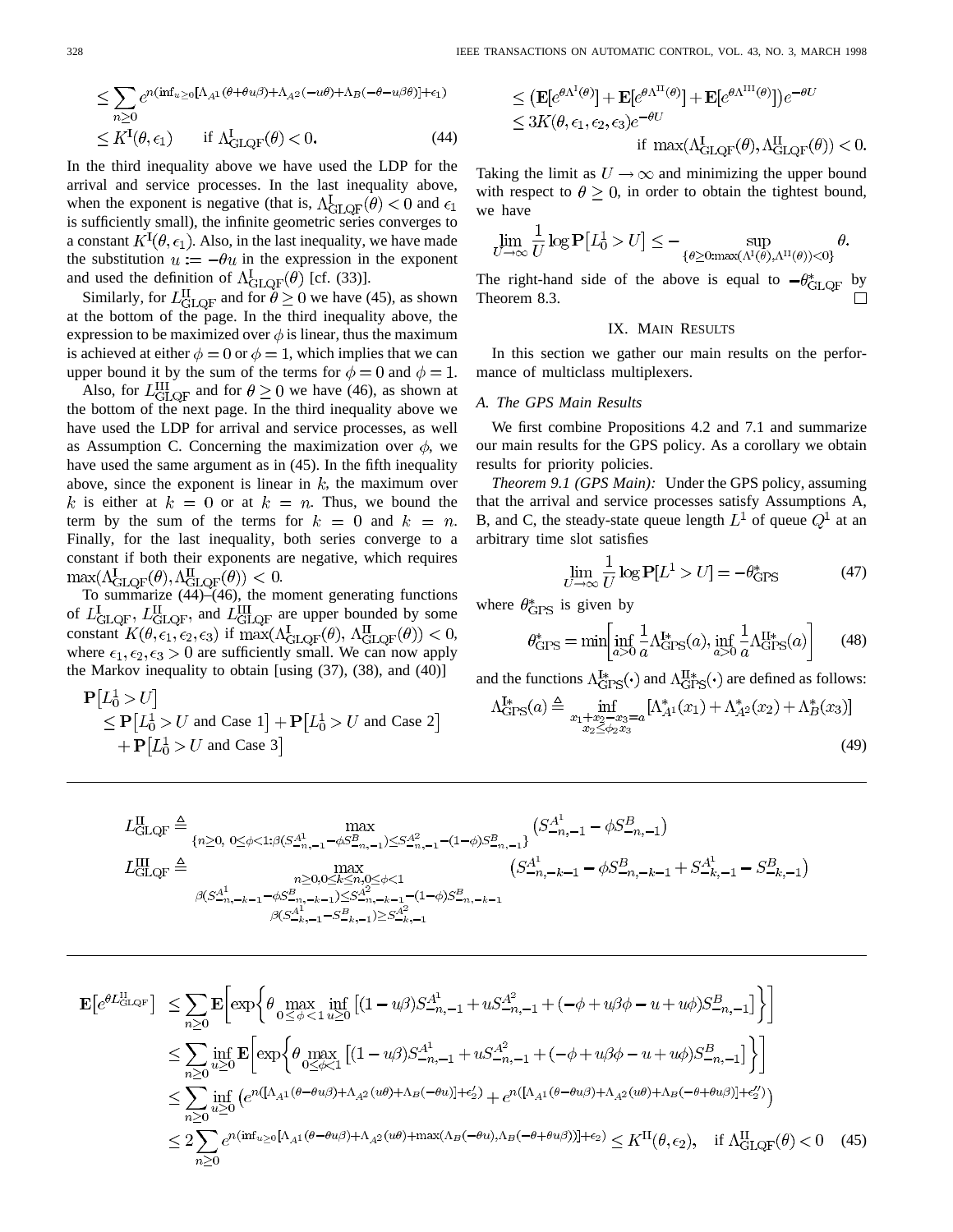and

 $\overline{1}$ 

$$
\Lambda_{\text{GPS}}^{\text{II}*}(a) \triangleq \inf_{\substack{x_1 - \phi_1 x_3 = a \\ x_2 \ge \phi_2 x_3}} [\Lambda_{A^1}^*(x_1) + \Lambda_{A^2}^*(x_2) + \Lambda_B^*(x_3)].
$$
\n(50)

An interesting observation is that strict priority policies are a special case of the GPS policy. Class 1 customers have higher priority when  $\phi_1 = 1$  and lower priority when  $\phi_1 = 0$ . We can therefore obtain the performance of these two priority policies as a by-product of our analysis. Note that the result for the policy that assigns higher priority to class 1 customers matches the FCFS single class result (see [23], [21], and [1]) since under this policy, class 1 customers are oblivious to class 2 customers. We summarize the performance of priority policies in the next corollary. The discussion of Section VI-A can be easily adapted to the cases  $\phi_1 = 1$  and  $\phi_1 = 0$  to characterize the *most likely ways* that lead to overflow under priority policies.

*Corollary 9.2 (Priority Policies):* Under strict priority policy for class 1 customers  $(P_1)$ , assuming that the arrival and service processes satisfy Assumptions A, B, and C, the steadystate queue length  $L^1$  of queue  $Q^1$  at an arbitrary time slot satisfies

$$
\lim_{U \to \infty} \frac{1}{U} \log \mathbf{P}[L^1 > U] = -\theta_{P_1}^*
$$
\n(51)

where  $\theta_{P_1}^*$  is given by

$$
\theta_{P_1}^* = \inf_{a>0} \frac{1}{a} \Lambda_{P_1}^*(a)
$$
 (52)

and where

$$
\Lambda_{P_1}^*(a) \triangleq \inf_{x_1 - x_3 = a} [\Lambda_{A^1}^*(x_1) + \Lambda_B^*(x_3)].
$$
 (53)

Under strict priority policy for class 2 customers  $(P_2)$ , the steady-state queue length  $L^1$  of queue  $Q^1$  at an arbitrary time slot satisfies

$$
\lim_{U \to \infty} \frac{1}{U} \log \mathbf{P}[L^1 > U] = -\theta_{P_2}^*
$$
\n(54)

where  $\theta_{P_2}^*$  is given by

$$
\theta_{P_2}^* = \inf_{a>0} \frac{1}{a} \Lambda_{P_2}^*(a) \tag{55}
$$

and where

$$
\Lambda_{P_2}^*(a) \triangleq \inf_{\substack{x_1 + x_2 - x_3 = a \\ x_2 \le x_3}} [\Lambda_{A^1}^*(x_1) + \Lambda_{A^2}^*(x_2) + \Lambda_B^*(x_3)]. \tag{56}
$$

*Proof:* For policy  $P_1$  apply Theorem 9.1 with  $\phi_1 = 1$ . For such  $\phi_1$ , it is easy to verify that  $\Lambda_{\text{GPS}}^{1*}(a) \geq \Lambda_{\text{GPS}}^{1*}(a)$ , for all a. Thus, we define  $\Lambda_{P_1}^*(a)$  to be equal to  $\Lambda_{\text{GPS}}^{H*}(a)$  with  $\phi_1$  set to one.

For policy  $P_2$  apply Theorem 9.1 with  $\phi_1 = 0$ . Application of  $\phi_1 = 0$  to  $\Lambda_{\text{GPS}}^{I*}(a)$  yields

$$
\Lambda_{\text{GPS}}^{1*}(a) = \inf_{\substack{x_1 + x_2 - x_3 = a \\ x_2 \le x_3}} [\Lambda_{A^1}^*(x_1) + \Lambda_{A^2}^*(x_2) + \Lambda_B^*(x_3)].
$$
\n(57)

Also, application of  $\phi_1 = 0$  to  $\Lambda_{\text{GPS}}^{\text{II}*}(a)$  yields

$$
\Lambda_{\text{GPS}}^{\text{II}*}(a) = \inf_{\substack{x_1 = a \\ x_2 \ge x_3}} [\Lambda_{A^1}^*(x_1) + \Lambda_{A^2}^*(x_2) + \Lambda_B^*(x_3)]. \tag{58}
$$

The functions  $\Lambda_{A^2}^*(x_2)$  and  $\Lambda_B^*(x_3)$  are nonnegative, convex, and achieve their minimum value, which is equal to zero, at  $x_2 = \mathbf{E}[A_0^2]$  and  $x_3 = \mathbf{E}[B_0]$ , respectively. Since  $\mathbf{E}[B_0] >$  $\mathbf{E}[A_0^2]$ , the inequality  $x_2 \geq x_3$  implies that either  $x_2 > \mathbf{E}[A_0^2]$ or  $x_3 < \mathbf{E}[B_0]$ . If the former is the case, we can decrease  $x_2$  and reduce the cost, as long as  $x_2 \ge x_3$  holds. Also, if  $x_3$  <  $\mathbf{E}[B_0]$  is the case, we can increase  $x_3$  and reduce the cost, as long as  $x_2 \ge x_3$  holds. Thus, at optimality  $x_2 = x_3$ in (58). But, the region characterized by  $x_1 = a$  and  $x_2 = x_3$ is included in the region defined by the constraints in the

$$
\mathbf{E}\left[e^{\theta L_{\text{GLQF}}^{\text{III}}}\right] \leq \sum_{n\geq 0} \sum_{0\leq k\leq n} \mathbf{E}\left[\exp\left\{\theta \max_{0\leq\phi<1} \inf_{u_1\geq 0} \left[(1-u_1\beta)S_{-n,-k-1}^{A^1} + u_1S_{-n,-k-1}^{A^2} + (-\phi+u_1\beta\phi-u_1+u_1\phi)S_{-n,-k-1}^{B}\right]\right] \right.
$$
\n
$$
+ \theta \inf_{u_2\geq 0} \left[(1+u_2\beta)S_{-k,-1}^{A^1} - u_2S_{-k,-1}^{A^2} + (-1-u_2\beta)S_{-k,-1}^{B}\right]\right]
$$
\n
$$
\leq \sum_{n\geq 0} \sum_{0\leq k\leq n} \inf_{u_1,u_2\geq 0} \mathbf{E}\left[\exp\left\{\theta \max_{0\leq\phi<1} \left[(1-u_1\beta)S_{-n,-k-1}^{A^1} + u_1S_{-n,-k-1}^{A^2} + (-\phi+u_1\beta\phi-u_1+u_1\phi)S_{-n,-k-1}^{B}\right]\right]
$$
\n
$$
+ \theta\left[(1+u_2\beta)S_{-k,-1}^{A^1} - u_2S_{-k,-1}^{A^2} + (-1-u_2\beta)S_{-k,-1}^{B}\right]\right]
$$
\n
$$
\leq \sum_{n\geq 0} \sum_{0\leq k\leq n} \inf_{u_1,u_2\geq 0} \left[e^{(n-k)(\Lambda_{A^1}(\theta-\theta u_1\beta)+\Lambda_{A^2}(u_1\theta)+\Lambda_{B}(-\theta u_1)+\epsilon_3')} + e^{(n-k)(\Lambda_{A^1}(\theta-\theta u_1\beta)+\Lambda_{A^2}(u_1\theta)+\Lambda_{B}(-\theta+\theta u_1\beta)+\epsilon_3'')}\right]
$$
\n
$$
\leq 2 \sum_{n\geq 0} \sum_{0\leq k\leq n} e^{(n-k)(\Lambda_1^{III}(\theta)+\epsilon_3)}e^{k(\Lambda_2^{III}(\theta)+\epsilon_3')} \leq 2 \sum_{n\geq 0} n e^{n(\Lambda^{II}(\theta
$$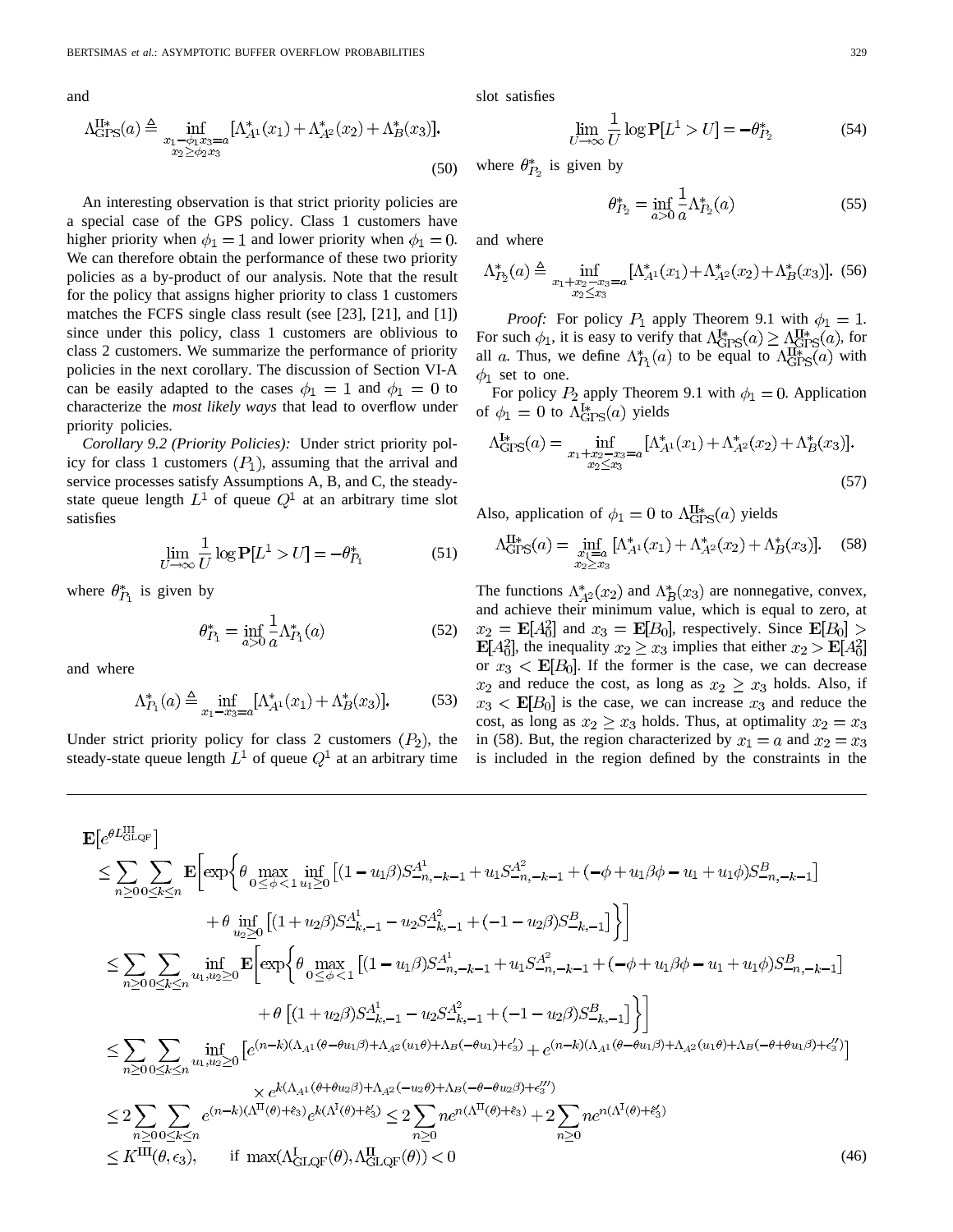optimization problem in  $(57)$ . Hence, for all  $a$ , and when  $\phi_1 = 0$ ,  $\Lambda_{\text{GPS}}^{I*}(a) \leq \Lambda_{\text{GPS}}^{II*}(a)$ . Therefore, we define  $\Lambda_{P_2}^*(a)$ to be equal to the expression in (57).

As the results of Theorem 9.1 and Corollary 9.2 indicate, the calculation of the overflow probabilities involves the solution of an optimization problem. We will next show that because of the special structure that these problems exhibit, this is equivalent to finding the maximum root of a convex function. Such a task might be easier to perform in some cases, analytically or computationally. This equivalence relies mainly on Lemma 8.1. Hence, using duality, we express  $\theta_{\text{GPS}}^*$ as the largest root of a convex function. The result is given in the next theorem, the proof of which is omitted due to space limitations; it can be found in [3].

*Theorem 9.3:*  $\theta_{\text{GPS}}^*$  is the largest positive root of the equation

$$
\Delta_{\text{GPS}}(\theta) \triangleq \Lambda_{A^1}(\theta) + \inf_{0 \le u \le \theta} [\Lambda_{A^2}(\theta - u) + \Lambda_B(-\theta + \phi_2 u)] = 0.
$$
\n(59)

*Remark:* Equation (59) has a positive, possibly infinite root. To establish that, notice first that  $\Lambda_{\text{GPS}}(\theta)$  is a convex function of  $\theta$ . This can be seen when we write it as the value function of a convex optimization problem with  $\theta$  appearing only in the right-hand side of the constraints, i.e.,

$$
\Lambda_{\text{GPS}}(\theta) = \Lambda_{A^1}(\theta) + \inf_{\substack{z=\theta \\ 0 \le u \le \theta}} [\Lambda_{A^2}(z-u) + \Lambda_B(-z+\phi_2 u)].
$$

Observe now that

$$
\Lambda_{\text{GPS}}(\theta) \le \Lambda_{A^1}(\theta) + \Lambda_{A^2}(\theta) + \Lambda_B(-\theta)
$$

and that both sides of the above inequality are zero at  $\theta = 0$ . This implies that their derivatives at  $\theta = 0$  satisfy

$$
\dot{\Lambda}_{\text{GPS}}(0) \le \dot{\Lambda}_{A^1}(0) + \dot{\Lambda}_{A^2}(0) - \dot{\Lambda}_{B}(0) < 0
$$

where the last inequality follows from the stability condition (9). The convexity of  $\Lambda_{\text{GPS}}(\cdot)$  is sufficient to guarantee the existence of a positive, possible infinite root.

Again, as it was the case with Theorem 9.1, the result of Theorem 9.3 can be specialized to the case of priority policies.

*Corollary 9.4:*  $\theta_{P1}^*$  is the largest positive root of the equation

$$
\Lambda_{P1}(\theta) \triangleq \Lambda_{A^1}(\theta) + \Lambda_B(-\theta) = 0.
$$
 (60)

Also,  $\theta_{P2}^*$  is the largest positive root of the equation

$$
\Lambda_{P2}(\theta) \triangleq \Lambda_{A^1}(\theta) + \inf_{0 \le u \le \theta} [\Lambda_{A^2}(\theta - u) + \Lambda_B(-\theta + u)] = 0.
$$
\n(61)

We conclude this subsection noting that, by symmetry, all the results obtained here can be easily adapted (it suffices to substitute everywhere  $1 := 2$  and  $2 := 1$ ) to estimate the overflow probability of the second queue and characterize the most likely ways that it builds.

#### *B. The GLQF Main Results*

Combining Propositions 4.1 and 8.4 we obtain the following main GLQF theorem. An exact characterization of the *most likely ways* that lead to overflow was discussed in Section VI-B.

*Theorem 9.5 (GLQF Main):* Under the GLQF policy, assuming that the arrival and service processes satisfy Assumptions A, B, and C, the steady-state queue length  $L^1$  of queue  $Q<sup>1</sup>$  at an arbitrary time slot satisfies

$$
\lim_{U \to \infty} \frac{1}{U} \log \mathbf{P}[L^1 > U] = -\theta_{\text{GLQF}}^* \tag{62}
$$

where  $\theta_{\text{GLOF}}^*$  is given by

$$
\theta_{\text{GLQF}}^* = \min \left[ \inf_{a>0} \frac{1}{a} \Lambda_{\text{GLQF}}^{\text{I*}}(a), \inf_{a>0} \frac{1}{a} \Lambda_{\text{GLQF}}^{\text{II*}}(a) \right] \tag{63}
$$

and the functions  $\Lambda_{\text{GLOF}}^{I*}(\cdot)$  and  $\Lambda_{\text{GLOF}}^{I*}(\cdot)$  are defined as follows:

$$
\Lambda_{\text{GLQF}}^{I*}(a) \triangleq \inf_{\substack{x_1 - x_3 = a \\ x_2 \le \beta(x_1 - x_3)}} [\Lambda_{A^1}^*(x_1) + \Lambda_{A^2}^*(x_2) + \Lambda_B^*(x_3)] \tag{64}
$$

and

$$
\Lambda_{\text{GLQF}}^{\text{II}*}(a) \triangleq \inf_{\substack{x_1 - \phi x_3 = a \\ x_2 - (1 - \phi)x_3 = \beta a \\ 0 \le \phi < 1}} [\Lambda_{A^1}^*(x_1) + \Lambda_{A^2}^*(x_2) + \Lambda_B^*(x_3)].
$$
\n
$$
(65)
$$

It should be noted that the performance of strict priority policies, which is characterized by Corollary 9.2, can also be obtained as a corollary of the above theorem. We obtain the performance of strict priority to class 2  $(P_2)$  when  $\beta = 0$ and the performance of strict priority to class  $1 (P_1)$  when  $\beta = \infty$ . It is not hard to verify that the result is identical to Corollary 9.2. The above theorem indicates that the calculation of the overflow probabilities involves the solution of a convex optimization problem. In Section VIII, and for the purposes of proving Proposition 8.4, we proved in Theorem 8.3 that the exponent of the overflow probability can also be obtained as the maximum root of a convex function. This may be easier to do in some cases. Here, we restate this latter result, simplifying the expression for  $\Lambda_{\text{GLOF}}(\cdot)$ .

*Theorem 9.6:*  $\theta^*_{\text{GLOF}}$  is the largest positive root of the equation

$$
\Lambda_{\text{GLQF}}(\theta) = \max \left\{ \Lambda_{A^1}(\theta) + \Lambda_B(-\theta), \n\inf_{0 \le u \le \frac{\theta}{1+\beta}} [\Lambda_{A^1}(\theta - u\beta) + \Lambda_{A^2}(u) \n+ \Lambda_B(-u)] \right\} = 0.
$$
\n(66)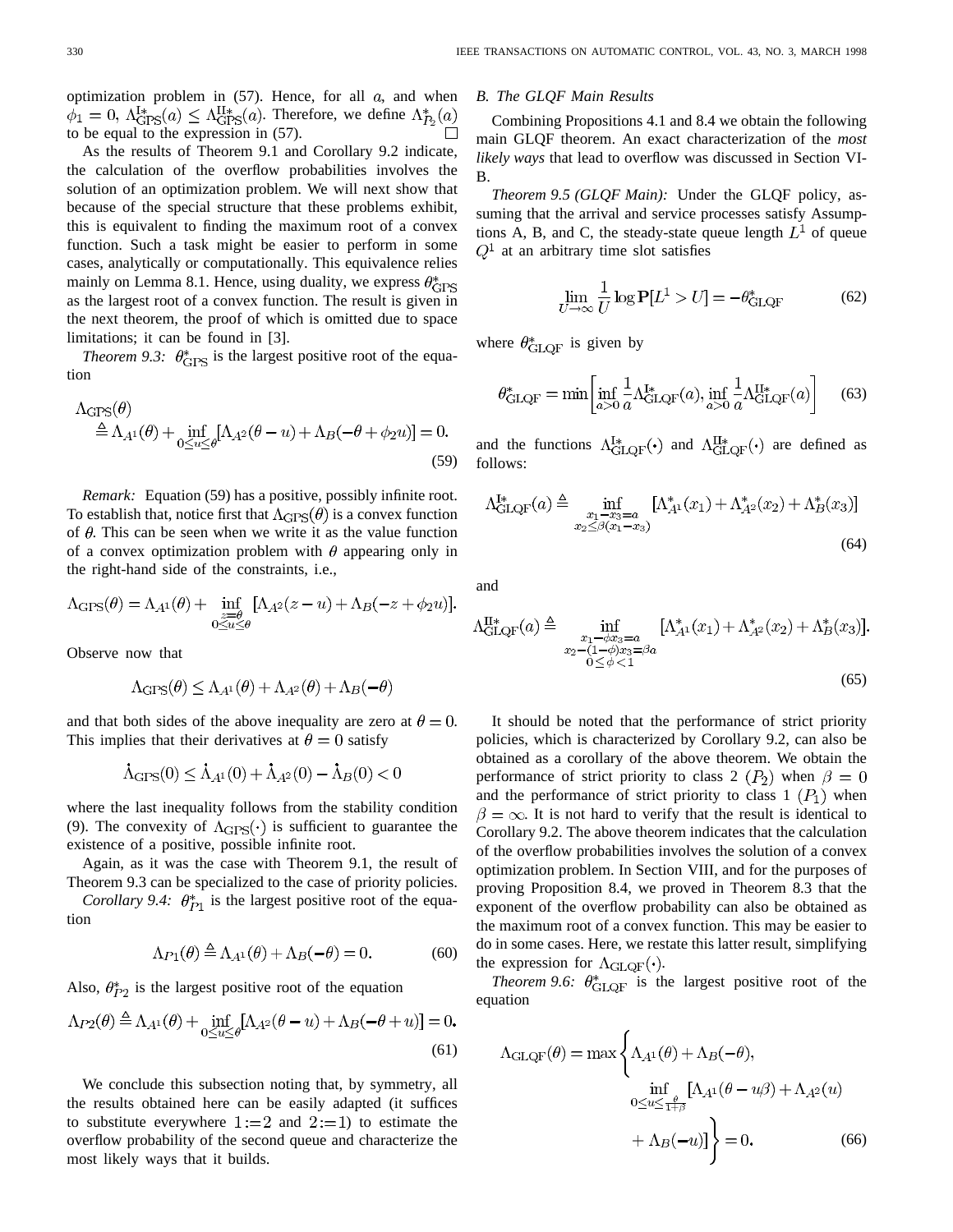*Proof:* Due to Theorem 8.3, it suffices to prove that the expression in (66) is equal to  $\max[\Lambda_{\rm GLOF}^{\rm I}(\theta), \Lambda_{\rm GLOF}^{\rm II}(\theta)].$ Recall the definitions of  $\Lambda_{\text{GLOF}}^{I}(\theta)$  in (33) and of  $\Lambda_{\text{GLOF}}^{II}(\theta)$  in (34). Recall also the expression in (35) for the objective function of the optimization problem corresponding to  $\Lambda_{\text{GLOF}}^{\text{II}}(\theta)$ . Now let  $u^*$  be the optimal solution of the optimization problem in the definition of  $\Lambda_{\text{GLOF}}^{II}(\theta)$ . We distinguish two cases.

Case 1)  $u^* \ge \frac{\theta}{1+\beta}$ . Then, notice that  $u^*$  is also the minimizer of the objective function in the definition of  $\Lambda_{\text{GLOF}}^{1}(\theta)$ . Thus, due to convexity, the constraint  $u \leq 0$  is tight for the problem corresponding to  $\Lambda_{\rm GLQF}^1(\theta)$ , and

$$
\max(\Lambda_{\text{GLQF}}^1(\theta), \Lambda_{\text{GLQF}}^1(\theta)) = \Lambda_{A^1}(\theta) + \Lambda_B(-\theta),
$$
  
if  $u^* \ge \frac{\theta}{1+\beta}$ . (67)

But

$$
\inf_{0 \le u \le \frac{\theta}{1+\beta}} [\Lambda_{A^1}(\theta - u\beta) + \Lambda_{A^2}(u) + \Lambda_B(-u)]
$$
\n
$$
\le [\Lambda_{A^1}(\theta - u\beta) + \Lambda_{A^2}(u) + \Lambda_B(-u)]_{u = \frac{\theta}{1+\beta}}
$$
\n
$$
= \left[ \Lambda_{A^1} \left( \frac{\theta}{1+\beta} \right) + \Lambda_{A^2} \left( \frac{\theta}{1+\beta} \right) + \Lambda_B \left( -\frac{\theta}{1+\beta} \right) \right]
$$
\n
$$
= [\Lambda_{A^1}(\theta - u\beta) + \Lambda_{A^2}(u) + \Lambda_B(-\theta + u\beta)]_{u = \frac{\theta}{1+\beta}}
$$
\n
$$
\le [\Lambda_{A^1}(\theta - u\beta) + \Lambda_{A^2}(u) + \Lambda_B(-\theta + u\beta)]_{u = 0}
$$
\n
$$
= \Lambda_{A^1}(\theta) + \Lambda_B(-\theta).
$$

In the second inequality above we have used the assumption  $u^* \geq \frac{\theta}{1+\beta}$  and convexity. Therefore, combining it with  $\overline{(67)}$  we obtain

$$
\max(\Lambda_{\text{GLQF}}^{I}(\theta), \Lambda_{\text{GLQF}}^{II}(\theta))
$$
  
= 
$$
\max\left\{\Lambda_{A^{1}}(\theta) + \Lambda_{B}(-\theta), \inf_{0 \le u \le \frac{\theta}{1+\beta}} [\Lambda_{A^{1}}(\theta - u\beta) + \Lambda_{A^{2}}(u) + \Lambda_{B}(-u)]\right\}
$$
  
= 
$$
\Lambda_{\text{GLQF}}(\theta) \quad \text{if } u^{*} \ge \frac{\theta}{1+\beta}.
$$
 (68)

Case 2)  $0 \le u^* < \frac{\theta}{1+\beta}$ . To conclude the proof we need to show that  $\max(\Lambda_{\text{GLOF}}^1(\theta), \Lambda_{\text{GLOF}}^1(\theta))$  is not  $\Lambda_{\text{GLQF}}^{1}(\theta)$  when the optimal solution, of the optimization problem appearing in the definition of  $\Lambda_{\text{GLOF}}^1(\theta)$ , is some  $\hat{u} < 0$ . Let us, indeed, assume that this optimal solution is some  $\hat{u} < 0$ . Then, for all  $u \in [0, \frac{\theta}{1+\beta})$  (hence for  $u^*$ ) we have

$$
\Lambda_{\text{GLQF}}^{I}(\theta) = [\Lambda_{A^1}(\theta - \hat{u}\beta) + \Lambda_{A^2}(\hat{u}) + \Lambda_B(-\theta + \hat{u}\beta)]
$$
  
\n
$$
\leq [\Lambda_{A^1}(\theta - u\beta) + \Lambda_{A^2}(u) + \Lambda_B(-\theta + u\beta)]
$$
  
\n
$$
\leq [\Lambda_{A^1}(\theta - u\beta) + \Lambda_{A^2}(u) + \Lambda_B(-u)]
$$

where in the last inequality we have used the fact that  $u < \frac{\theta}{1+\beta}$  which implies [see also (35)]  $\Lambda_B(-u) \geq \Lambda_B(-\theta + u\beta).$ 

Therefore, for 
$$
0 \le u^* \le \frac{\theta}{1+\beta}
$$
 also, we have

$$
\max(\Lambda_{\text{GLQF}}^{I}(\theta), \Lambda_{\text{GLQF}}^{II}(\theta))
$$
  
= 
$$
\max{\{\Lambda_{A^1}(\theta) + \Lambda_B(-\theta), \inf_{0 \le u \le \frac{\theta}{1+\beta}} [\Lambda_{A^1}(\theta - u\beta) + \Lambda_{A^2}(u) + \Lambda_B(-u)]\}} = \Lambda_{\text{GLQF}}(\theta).
$$

The results of this theorem can also be specialized to the case of priority policies, to obtain the characterization of Corollary 9.4.

We conclude this subsection, noting that by symmetry all the results obtained here can be easily adapted (it suffices to substitute everywhere  $1 := 2$ ,  $2 := 1$ , and  $\beta = \frac{1}{\beta}$  to estimate the overflow probability of the second queue and characterize the most likely ways that it builds.

## X. A COMPARISON

In this section we compare the overflow probabilities achieved by the GPS and the GLQF policy.

Let  $\pi$  be an arbitrary work-conserving policy used to allocate the capacity of the server to the two queues  $Q<sup>1</sup>$  and  $Q^2$ , and let  $\Pi$  be the set of all work-conserving policies  $\pi$ . Let  $L^1$  and  $L^2$  denote the queue lengths of  $Q^1$  and  $Q^2$ , respectively, at an arbitrary time slot, when the system operates under  $\pi$ . Let us now define  $\theta^{\pi}$  the vector  $(\theta_1^{\pi}, \theta_2^{\pi})$  where

 $\theta_1^{\pi} = \lim_{U \to \infty} \frac{1}{U} \log P[L^1 > U]$ 

and

$$
\theta_2^{\pi} = \lim_{U \to \infty} \frac{1}{U} \log \mathbf{P}[L^2 > U].
$$
 (69)

The GPS policy is a parametric policy with performance depending on the parameter  $\phi_1$ . To make this dependence explicit we will be using the notation GPS $(\phi_1)$ . Also, the GLQF policy is a parametric policy with performance depending on the parameter  $\beta$ . For the same reason we will be using the notation  $GLQF(\beta)$ . Special cases of a work-conserving policy  $\pi$  are the GPS( $\phi_1$ ) policy, the GLQF( $\beta$ ) policy, the strict priority to class 1 policy ( $P_1$  policy), and the strict priority to class 2 policy ( $P_2$  policy). Using Theorems 9.1, 9.5, and Corollary 9.2 one can readily obtain the corresponding  $\theta^{\pi}$  for the policies  $GPS(\phi_1)$ ,  $GLQF(\beta)$ ,  $P_1$ , and  $P_2$ .

It is intuitively obvious that

and

$$
\left(\frac{\pi \epsilon \Pi}{\pi \epsilon \Pi} \right)^n \frac{\pi \epsilon \Pi}{2}
$$

 $\theta^{P_1}$  –  $\left(\max \theta_1^{\pi} \min \theta_2^{\pi}\right)$ 

$$
\theta^{P_2} = \left(\min_{\pi \in \Pi} \theta_1^{\pi}, \max_{\pi \in \Pi} \theta_2^{\pi}\right).
$$

In Fig. 6 we plot  $\theta^{\text{GPS}(\phi_1)}$  as  $\phi_1$  varies in [0, 1] and  $\theta^{\text{GLQF}(\beta)}$ as  $\beta$  varies in  $[0, \infty)$ . For simplicity the calculations were performed with the arrival and service processes being Bernoulli (we say that a process  $\{X_i; i \in Z\}$  is Bernoulli with parameter p, denoted by  $X \sim \text{Ber}(p)$ , when  $X_i$  are i.i.d. and  $X_i = 1$ with probability p and  $X_i = 0$  with probability  $1 - p$ ). Also, for the calculations we used the expressions for  $\theta_{\text{GPS}}^*$  and  $\theta_{\text{GLOF}}^*$  given in Theorems 9.3 and 9.6, respectively, because they were more efficient to perform numerically than the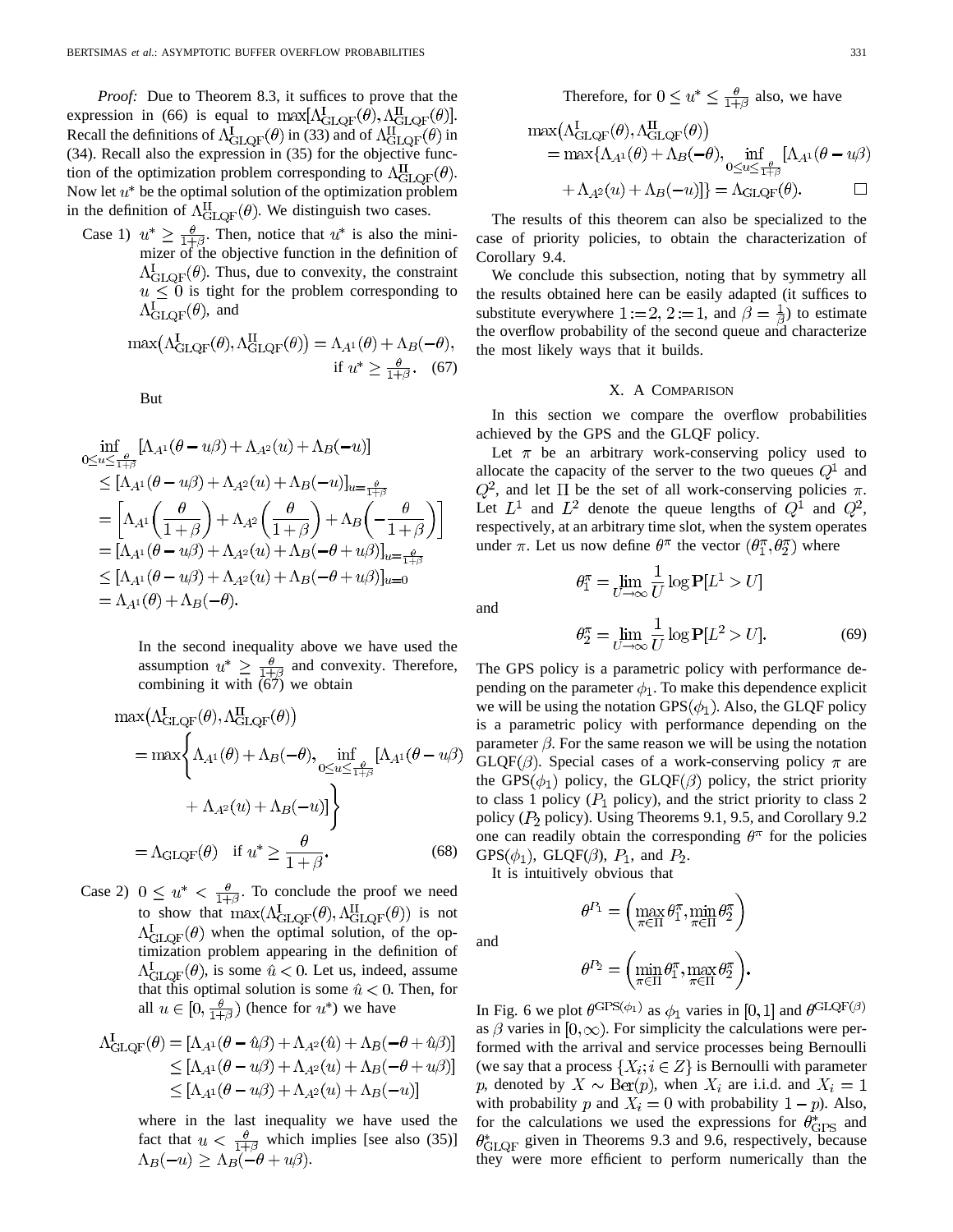

Fig. 6. The performance  $\theta^{\text{GPS}(\phi_1)}$  of the GPS( $\phi_1$ ) policy as  $\phi_1$  varies in  $[0, 1]$ , and the performance  $\theta^{\text{GLQF}(\beta)}$  of the GLQF( $\beta$ ) policy as  $\beta$  varies in  $[0,\infty)$ , when  $A^1 \sim \text{Ber}(0.3)$ ,  $A^2 \sim \text{Ber}(0.2)$ , and  $B \sim \text{Ber}(0.9)$ .

equivalent expressions in Theorems 9.1 and 9.5. Note that  $\theta_{1}^{P_1} = \theta_{1}^{GPS(1)} = \theta_{1}^{GLQF(\infty)}$  and that  $\theta_{1}^{P_2} = \theta_{1}^{GPS(0)} =$  $\rho$ GLQF(0)

Fig. 6 indicates that the GLQF curve dominates the GPS curve, i.e., the GLQF policy achieves smaller overflow probabilities than the GPS policy. The question that arises is whether this depends on the particular distributions and parameters chosen in the figure or is a general property. In the sequel we show that the latter is the case, that is, for all arrival and service processes that our analysis holds (processes satisfying Assumptions A, B, and C) the GLQF curve dominates the GPS curve. The intuition behind this result is that the GLQF policy, which adaptively depends on the current queue lengths, allocates capacity to the queue that builds up, thus achieving smaller overflow probabilities than the GPS policy which is static. This suggests that when one has to deal with delay insensitive traffic (i.e., when there are no delay constraints) GLQF is more suitable than GPS.

Let us first formally define the term *the GLQF curve dominates the GPS curve*.

*Definition 10.1:* We say that *the GLQF curve dominates the GPS curve* when there does not exist a pair of  $\phi_1 \in [0,1]$  and satisfying  $\theta_1^{\text{GL}(2)} > \theta_1^{\text{GLQF}(\beta)}$  and  $\theta_2^{\mbox{GLQF}(\beta)}$ 

In order to establish that the GLQF curve dominates the GPS curve, we need to prove the three lemmata that follow. *Lemma 10.2:* If  $\phi_1 \leq \phi'_1$  we have

$$
\theta_1^{\mathrm{GPS}(\phi_1)} \leq \theta_1^{\mathrm{GPS}(\phi_1')} \quad \text{and} \quad \theta_2^{\mathrm{GPS}(\phi_1)} \geq \theta_2^{\mathrm{GPS}(\phi_1')}.
$$

*Proof:* We only prove the first relation. The second can be obtained by a symmetrical argument. We use the result of Theorem 9.3. Note that  $\phi_1 \leq \phi'_1$  implies  $\phi'_2 = (1 - \phi'_1) \leq$ 

 $\phi_2 = (1 - \phi_1)$ . Thus, by Lemma 8.2, for all  $u, \theta \ge 0$  we have that  $\Lambda_B(-\theta + \phi_2 u) \geq \Lambda_B(-\theta + \phi_2' u)$ , which by Theorem 9.3 implies  $\Lambda_{\text{GPS}(\phi_1)}(\theta) \geq \Lambda_{\text{GPS}(\phi_1)}(\theta)$  for all  $\theta$ . Therefore, by convexity, for  $\theta_{\text{GPS}}^*$ , as it is defined in Theorem 9.3, we have .  $\Box$ 

A similar property is proven for the GLQF policy. *Lemma 10.3:* If  $\beta < \beta'$  we have

$$
\theta_1^{\text{GLQF}(\beta)} \leq \theta_1^{\text{GLQF}(\beta')} \quad \text{and} \quad \theta_2^{\text{GLQF}(\beta)} \geq \theta_2^{\text{GLQF}(\beta')}.
$$

*Proof:* Again we only prove the first relation. The second can be obtained by a symmetrical argument. We use the optimal control formulation of Section V-B. We argued there that optimal trajectories have the form of Fig. 5(d) and (e), with cost inf<sub>a</sub>  $\frac{1}{a} \Lambda_{\text{GLQF}}^{\text{I}*}(a)$  and inf<sub>a</sub>  $\frac{1}{a} \Lambda_{\text{GLQF}}^{\text{II}*}(a)$ , respectively. Let us fix  $\beta$  and consider how the cost is affected by using the policy with  $\beta' = \beta + \epsilon$ , for small  $\epsilon > 0$ .

Consider first trajectories of the form in Fig. 5(e). Note that we can rewrite  $\Lambda_{\text{GLQF}(\beta)}^{\mathbb{II}*}(a)$  as

$$
\Lambda_{\text{GLQF}(\beta)}^{\text{II}*}(a) = \inf_{\substack{x_1 - \phi x_3 = a \\ x_1 + x_2 - x_3 = \beta(1+a) \\ 0 < \phi < 1}} [\Lambda_{A^1}^*(x_1) + \Lambda_{A^2}^*(x_2) + \Lambda_B^*(x_3)].
$$

We shall show  $\Lambda_{\text{CI OF}}^{H*}(\beta) \geq \Lambda_{\text{CI OF}}^{H*}(\beta)}(a)$  for all  $a \geq 0$ . Assume the contrary. Consider the optimal solution of the problem corresponding to  $\beta'$  which satisfies the feasibility constraints

$$
x'_1 - \phi' x'_3 = a
$$
  
\n
$$
x'_1 + x'_2 - x'_3 = \beta'(1 + a)
$$
  
\n
$$
0 \le \phi' < 1.
$$

We distinguish two cases:  $\phi' > 0$  and  $\phi' = 0$ . We provide an argument only for the first case. The second case can be handled similarly. Since  $\beta$ ,  $a \geq 0$ , at least one of the following holds:  $x'_1 > \mathbf{E}[A_0^1]$  or  $x'_2 > \mathbf{E}[A_0^2]$  or  $x'_3 < \mathbf{E}[B_0]$ . Depending on which one is the case, we can decrease  $x'_1$ , or  $x'_2$ , or increase  $x'_3$ , respectively, reducing the cost, until  $x_1' + x_2' - x_3' = \beta(1+a)$ . Thus, we have constructed a feasible solution of the problem corresponding to  $\beta$  with smaller cost than  $\Lambda_{\text{GLOF}(\beta')}^{\text{II}*}(a)$ . This contradicts our initial assumption. We conclude that by increasing  $\beta$  to  $\beta'$  we also increase the optimal cost of trajectories having the form in Fig. 5(e).

If now an optimal trajectory has the form in Fig. 5(d), then it will still be the optimal, by convexity, when  $\beta$  is increased to  $\beta'$ . Thus, in this case, the optimal cost does not change.

We summarize by considering how the cost is affected as  $\beta$  is increased from zero to  $\infty$ . At  $\beta = 0$ , possible optimal trajectories have the form of Fig. 5(e). There is a threshold value  $\bar{\beta}$  such that for all  $\beta < \bar{\beta}$  optimal trajectories have the form of Fig. 5(e) with values increasing as  $\beta$  increases from zero to  $\overline{\beta}$ . For all  $\beta > \overline{\beta}$ , optimal trajectories have the form of Fig. 5(d) with slope  $\bar{\beta}$  and do not change as  $\beta$  increases from  $\overline{\beta}$  to  $\infty$ .  $\Box$ 

We next prove a sufficient condition for the GLQF curve dominating the GPS curve.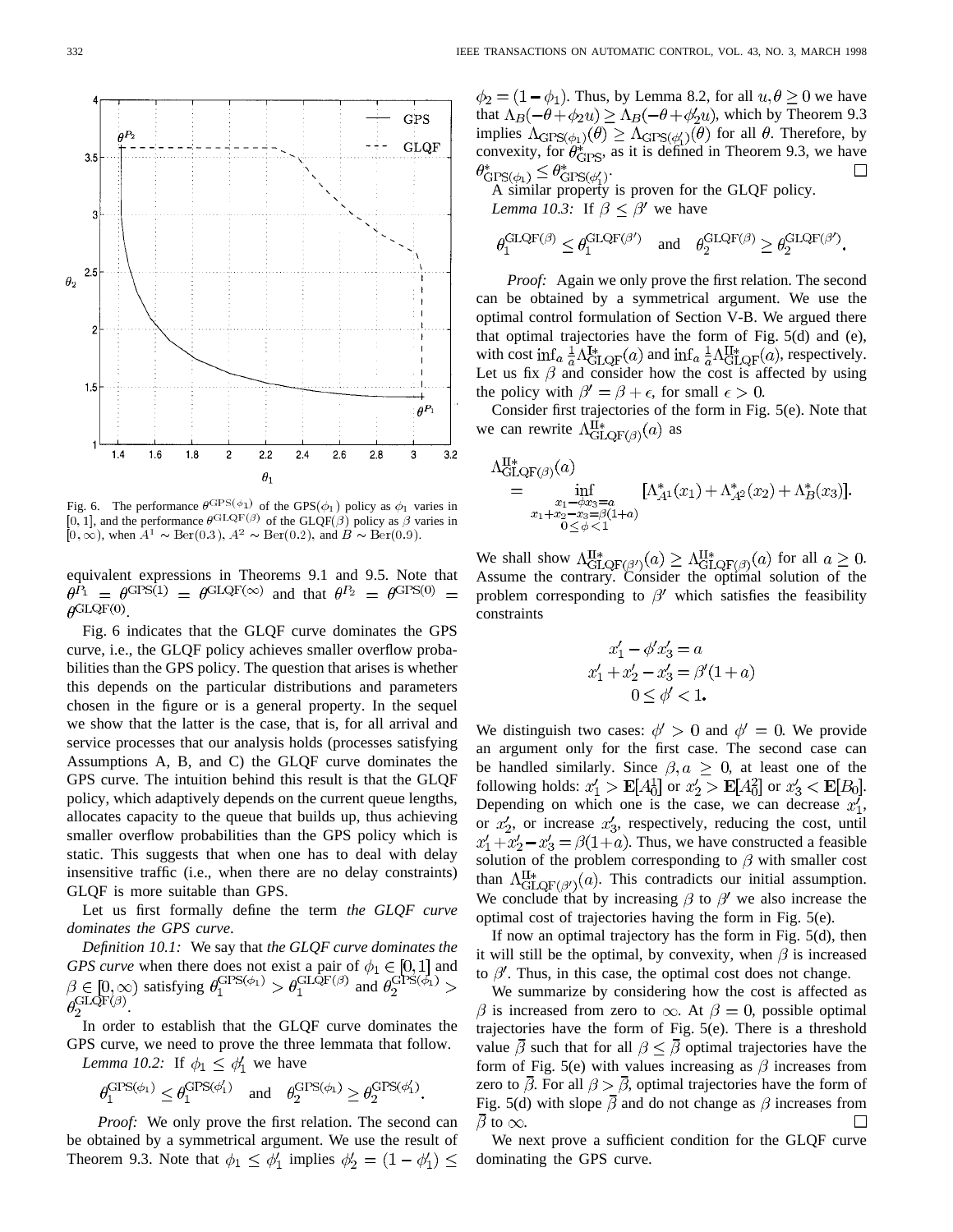*Lemma 10.4:* If for all  $\beta \in [0, \infty)$  there exists  $\phi_1 \in [0, 1)$ such that

$$
\theta_1^{\text{GPS}(\phi_1)} \le \theta_1^{\text{GLQF}(\beta)} \quad \text{and} \quad \theta_2^{\text{GPS}(\phi_1)} \le \theta_2^{\text{GLQF}(\beta)}
$$

then the GLQF curve dominates the GPS curve.

*Proof:* We use contradiction. Assume that the condition given in the statement holds, but the GLQF curve does not dominate the GPS curve. Then, by definition, there exist  $\beta'$ and  $\phi'_1$  such that

$$
\theta_1^{\text{GPS}(\phi_1')} > \theta_1^{\text{GLQF}(\beta')} \quad \text{and} \quad \theta_2^{\text{GPS}(\phi_1')} > \theta_2^{\text{GLQF}(\beta')}.
$$

By Lemma 10.2 all points with  $\phi_1 < \phi_1'$  have  $\theta_2^{\text{GPS}(\phi_1)} \geq$ . Also, by the same lemma, all points with  $\phi_1 \geq \phi_1'$  have  $\theta_1^{\text{CTD}(\varphi_1)} \geq \theta_1^{\text{CTD}(\varphi_1)} > \theta_1^{\text{CTD}(\varphi_1)}$ . This contradicts our initial assumption.

We now have all the necessary tools to prove that the GLQF curve dominates the GPS curve.

*Theorem 10.5:* Assuming that the arrival and service processes satisfy Assumptions A, C, and B, the GLQF curve dominates the GPS curve.

*Proof:* Fix an arbitrary  $\beta$ . We will prove that there exists  $\phi_1$  satisfying the condition of Lemma 10.4. It suffices to prove that for both queues and such  $\phi_1$ , overflow with the GLQF( $\beta$ ) policy implies overflow with the GPS $(\phi_1)$  policy. Then, the overflow probability of  $GLQF(\beta)$  is a lower bound on the corresponding probability of  $GPS(\phi_1)$ , i.e., it holds

$$
\mathbf{P}[L^j_{\mathrm{GLQF}(\beta)}>U] \le \mathbf{P}[L^j_{\mathrm{GPS}(\phi_1)}>U], \qquad j=1,2
$$

which implies

$$
\theta_1^{\text{GPS}(\phi_1)} \leq \theta_1^{\text{GLQF}(\beta)} \quad \text{and} \quad \theta_2^{\text{GPS}(\phi_1)} \leq \theta_2^{\text{GLQF}(\beta)}.
$$

Since we have established that in both the GPS and the GLQF case the overflow probability is equal to the probability of overflowing according to one out of two scenarios, it suffices to establish the above only for these scenarios. In particular, we distinguish the following cases depending on the possible modes of overflow for  $GLQF(\beta)$ , which are described in Section VI-B:

- Case 1) Mode 1 for overflow of  $Q^1$  and mode 1 for overflow of  $Q^2$ ;
- Case 2) Mode 1 for overflow of  $Q^1$  and mode 2 for overflow of  $Q^2$ ;
- Case 3) Mode 2 for overflow of  $Q^1$  and mode 1 for overflow of  $Q^2$ ;
- Case 4) Mode 2 for overflow of  $Q^1$  and mode 2 for overflow of  $Q^2$ .

In Cases 1 and 2, we have

$$
x_1 - x_3 = a
$$

$$
x_2 \le \beta a
$$

where  $x_i, j = 1, 2, 3, a$  solve the optimization problem corresponding to the overflow of  $Q<sup>1</sup>$  in mode one. Then, since  $x_1 - \phi_1 x_3 \ge x_1 - x_3 = a \,\forall \phi_1$ , it is clear that for all  $\phi_1$  the GPS policy will overflow  $Q^1$ . If we are in Case 1, then for all  $\phi_1$  the GPS policy will overflow  $Q^2$ . If we are in Case 2, we have

$$
y_2 - \phi y_3 = a
$$
  

$$
y_1 - (1 - \phi)y_3 = a/\beta
$$
  

$$
0 \le \phi < 1
$$

where  $y_j$ ,  $j = 1, 2, 3, a, \phi$  solve the optimization problem corresponding to the overflow of  $Q^2$  in mode two. Then, the GPS policy with  $\phi_1 \geq 1 - \phi$  will overflow  $Q^2$ .

Consider now Cases 3 and 4. We have

$$
x_1 - \phi x_3 = a
$$

$$
x_2 - (1 - \phi)x_3 = a\beta
$$

$$
0 \le \phi \le 1
$$

where  $x_j$ ,  $j = 1, 2, 3, a, \phi$  solve the optimization problem corresponding to the overflow of  $Q<sup>1</sup>$  in mode two. Then the GPS policy with  $\phi_1 \leq \phi$  will overflow  $Q^2$ . In Case 3, for reasons explained in the previous paragraph, the GPS policy will overflow  $Q^2$  for all  $\phi_1$ . If, finally, we are in Case 4, we have

$$
y_2 - (1 - \phi')y_3 = a'
$$
  

$$
y_1 - \phi'y_3 = a'/\beta
$$
  

$$
0 \le \phi' < 1
$$

where  $y_j$ ,  $j = 1, 2, 3, a', \phi'$  solve the optimization problem corresponding to the overflow of  $Q^2$  in mode two. Then the GPS policy with  $\phi_1 \ge \phi'$  will overflow  $Q^2$ . To show that there is at least one  $\phi_1$  that overflows both queues we need to show  $\phi = \phi'$ . To see that, notice that (by making the substitution  $a':=\beta a'$ 

$$
\inf_{a'} \frac{1}{a'} \inf_{\substack{y_2 - (1 - \phi')y_3 = a' \\ y_1 - \phi' y_3 = a'/\beta}} [\Lambda_{A^1}^*(y_1) + \Lambda_{A^2}^*(y_2) + \Lambda_B^*(y_3)]
$$
\n
$$
= \frac{1}{\beta} \inf_{a} \frac{1}{a} \inf_{\substack{y_1 - \phi' y_3 = a' \\ y_2 - (1 - \phi')y_3 = \beta a'}} [\Lambda_{A^1}^*(y_1) + \Lambda_{A^2}^*(y_2) + \Lambda_B^*(y_3)].
$$

The right-hand side is exactly the problem corresponding to the overflow of  $Q^1$  in mode two.  $\Box$ 

#### XI. CONCLUSION

In this paper we considered a multiclass multiplexer with segregated buffers for each service class. Under the GPS and the GLQF policy, we have obtained the asymptotic (as the buffer size goes to infinity) tail of the overflow probability for each buffer. In the standard *large deviations* methodology we provided a lower and matching (up to first degree of the exponent) upper bound on the buffer overflow probabilities.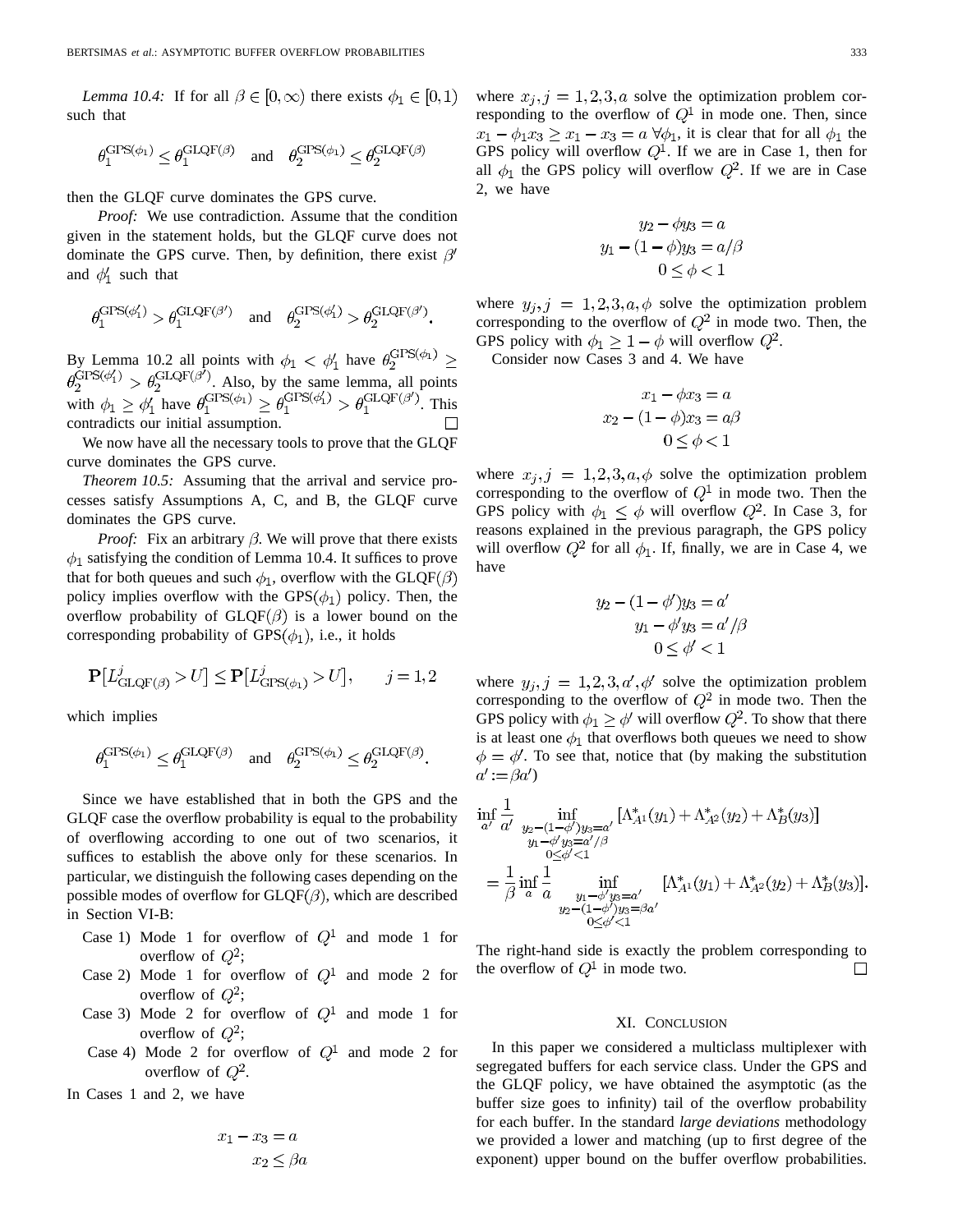We formulated the problem of calculating the maximum overflow probability (over all scenarios that lead to overflow) as an optimal control problem. The specifics of the policies enter in the formulation of the control problem only through the system dynamics. Therefore, this approach can potentially be used to obtain the performance of other scheduling policies as well. The optimal control formulation provides particular insight into the problem, as it yields an explicit and detailed characterization of the most likely modes of overflow. We have addressed the case of multiplexing two streams. The general case of  $N$  streams remains an open problem.

#### **REFERENCES**

- [1] D. Bertsimas, I. Ch. Paschalidis, and J. N. Tsitsiklis, "On the large deviations behavior of acyclic networks of G/G/1 queues," Lab. Inf. Decision Systems, Massachusetts Inst. Technol., Tech. Rep. LIDS-P-2278, Dec. 1994.
- [2] \_\_\_\_\_, "On the large deviations behavior of acyclic single class networks and multiclass queues," Talk at the RSS Workshop in Stochastic Networks, Edinburgh, U.K., 1995.
- [3] \_\_\_\_\_\_, "Large deviations analysis of the generalized processor sharing policy," Tech. Rep. MNS-97-108, Dept. Manufacturing Eng., Boston Univ., June 1996, to be published.
- [4] J. A. Bucklew, *Large Deviation Techniques in Decision, Simulation, and Estimation*. New York: Wiley, 1990.
- [5] C. S. Chang, "Sample path large deviations and tree networks," *Queueing Syst.*, vol. 20, pp. 7–36, 1995.
- [6] H. Cramér, "Sûr un nouveau théoréme-limite de la théorie des probabilités," in *Actualités Scientifiques et Industrielles*, no. 736, in *Colloque consacré à la théorie des probabilités*, Hermann, Paris, 1938, pp. 5–23.
- [7] C. Courcoubetis and R. Weber, "Estimation of overflow probabilities for state dependent service of traffic streams with dedicated buffers," Talk at the RSS Workshop in Stochastic Networks, Edinburgh, U.K., 1995.
- [8] C. S. Chang and T. Zajic, "Effective bandwidths of departure process from queues with time varying capacities," in *Proc. IEEE Infocom*, Boston, MA, Apr. 1995, vol. 3, pp. 1001–1009.
- [9] A. Demers, S. Keshav, and S. Shenker, "Analysis and simulation of a fair queueing algorithm," *J. Internetworking: Research and Experience*, vol. 1, pp. 3–26, 1990.
- [10] G. de Veciana, C. Courcoubetis, and J. Walrand, "Decoupling bandwidths for networks: A decomposition approach to resource management," Electronics Research Lab., Univ. California, Berkeley, Memorandum, 1993.
- [11] G. de Veciana and G. Kesidis, "Bandwidth allocation for multiple qualities of service using generalized processor sharing," *IEEE Trans. Inform. Theory*, vol. 42, 1995.
- [12] A. Dembo and T. Zajic, "Large deviations: From empirical mean and measure to partial sums processes," to be published.
- [13] A. Dembo and O. Zeitouni, *Large Deviations Techniques and Applications*. Jones and Bartlett, 1993.
- [14] R. Ellis, "Large deviations for a general class of random vectors," *Ann. Probability*, vol. 12, pp. 1–12, 1984.
- [15] A. I. Elwalid and D. Mitra, "Effective bandwidth of general Markovian traffic sources and admission control of high speed networks," *IEEE/ACM Trans. Networking*, vol. 1, pp. 329–343, 1993.
- [16] A. I. Elwalid and D. Mitra, "Analysis, approximations and admission control of a multiple-service multiplexing system with priorities," to be published.
- [17] J. Gärtner, "On large deviations from the invariant measure," *Theory Appl. Prob.*, vol. 22, pp. 24–39, 1977.
- [18] A. Ganesh and V. Anantharam, "The stationary tail probability of an exponential server tandem fed by renewal arrivals," to be published.
- [19] H. R. Gail, G. Grover, R. Guérin, S. L. Hantler, Z. Rosberg, and M. Sidi, "Buffer size requirements under longest queue first," *Performance Eval.*, vol. 18, pp. 133–140, 1993.
- [20] R. J. Gibbens and P. J. Hunt, "Effective bandwidths for the multi-type UAS channel," *Queueing Syst.*, vol. 9, pp. 17–28, 1991.
- [21] P. W. Glynn and W. Whitt, "Logarithmic asymptotics for steady-state tail probabilities in a single-server queue," *J. Appl. Prob.*, vol. 31A, pp. 131–156, 1994.
- [22] J. Y. Hui, "Resource allocation for broadband networks," *IEEE J. Select. Areas Commun.*, vol. 6, pp. 1598–1608, 1988.
- [23] F. P. Kelly, "Effective bandwidths at multi-class queues," *Queueing Syst.*, vol. 9, pp. 5–16, 1991.
- [24] G. Kesidis, J. Walrand, and C. S. Chang, "Effective bandwidths for multiclass Markov fluids and other ATM sources," *IEEE/ACM Trans. Networking*, vol. 1, pp. 424–428, 1993.
- [25] N. O'Connell, "Large deviations in queueing networks," preprint, 1995.<br>[26] \_\_\_\_\_\_, "Oueue lengths and departures at single-server resources." Talk [26] , "Queue lengths and departures at single-server resources," Talk
- at the RSS Workshop in Stochastic Networks, Edinburgh, U.K., 1995. [27] I. Ch. Paschalidis, "Large deviations in high speed communication
- networks," Ph.D. dissertation, Massachusetts Inst. Technol., May 1996. [28]  $\_\_\_\$ , "Quality of service provision in multimedia communication
- networks," Dept. Manufacturing Eng., Boston Univ., Tech. Rep. MNS-97-101, Jan. 1997, to be published.
- [29] A. K. Parekh and R. G. Gallager, "A generalized processor sharing approach to flow control in integrated services networks: The single node case," *IEEE/ACM Trans. Networking*, vol. 1, pp. 344–357, 1993.
- [30]  $\_\_\_\$ , "A generalized processor sharing approach to flow control in integrated services networks: The multiple node case," *IEEE/ACM Trans. Networking*, vol. 2, pp. 137–150, 1994.
- [31] A. Shwartz and A. Weiss, *Large Deviations for Performance Analysis*. New York: Chapman and Hall, 1995.
- [32] D. Tse, R. G. Gallager, and J. N. Tsitsiklis, "Statistical multiplexing of multiple time-scale Markov streams," *IEEE J. Select. Areas Commun.*, vol. 13, 1995.
- [33] A. Weiss, "An introduction to large deviations for communication networks," *IEEE J. Select. Areas in Commun.*, vol. 13, pp. 938–952, 1995.
- [34] Z.-L. Zhang, "Large deviations and the generalized processor sharing scheduling: Upper and lower bounds—Part I: Two-queue systems, Computer Sci. Dept., Univ. Massachusetts, Tech. Rep., Amherst, 1995.



**Dimitris Bertsimas** received the B.S. degree in electrical engineering and computer science at the National Technical University of Athens, Greece, in 1985, the M.S. degree in operations research from Massachusetts Institute of Technology (M.I.T.), Cambridge, MA, in 1987, and the Ph.D. degree in applied mathematics and operations research from M.I.T. in 1988.

Since 1988, he has been with M.I.T.'s Sloan School of Management. His research interests include discrete optimization, stochastic and

dynamic optimization, analysis and control of stochastic systems, and applications in manufacturing systems, finance, and transportation. He recently coauthored a graduate-level textbook, *Introduction to Linear Optimization* (Belmont, MA: Athena Scientific, 1997).

Dr. Bertsimas' awards include the Erlang Prize (1996), awarded by INFORMS for the best young applied probabilist below 35 years of age, the SIAM Prize in optimization (1996), awarded every three years for the best paper in optimization, the Presidential Young Investigator Award (1991–1996), awarded by the National Science Foundation, the Nicholson Prize (1988), awarded by ORSA for the best student paper, and the Transportation System Prize (1989), awarded by ORSA for the best doctoral dissertation in the field of transportation.



**Ioannis Ch. Paschalidis** (S'91–M'96) was born in Athens, Greece, in 1968. He received the Diploma degree in electrical and computer engineering from the National Technical University of Athens, Greece, in 1991, and the S.M. and Ph.D. degrees in electrical engineering and computer science from the Massachusetts Institute of Technology (M.I.T.), Cambridge, MA, in 1993 and 1996, respectively.

During the summer of 1996 he was a Postdoctoral Associate at the Laboratory for Information and Decision Systems, M.I.T., and since September

1996 he has been with Boston University, where he is an Assistant Professor of Manufacturing Engineering. His research interests include the analysis and control of stochastic systems with main applications in manufacturing systems and communication networks.

Dr. Paschalidis has received the second prize in the 1997 George E. Nicholson paper competition by INFORMS and has been elected a full member of Sigma Xi. He is also a member of INFORMS.